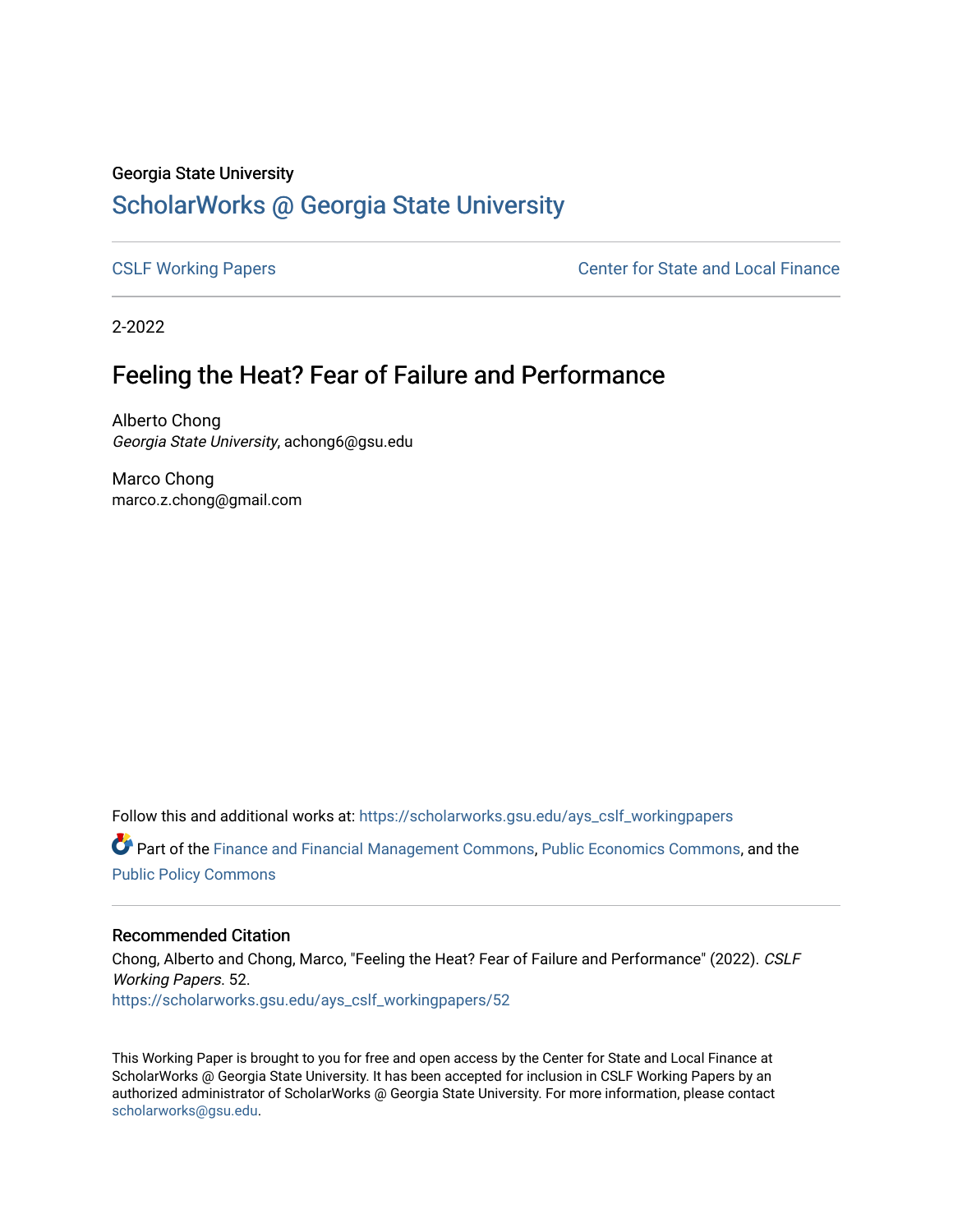Andrew Young School of Policy Studies Research Paper Series

February 2022

*Department of Economics* 

# **Feeling the Heat? Fear of Failure and Performance**

Alberto Chong Georgia State University

Marco Z. Chong BCC-HS and Development Research **Strategies** *Hebruary 2022<br>
<i>Pepartment of Economics<br> Feeling the Heat? F<br>
Failure and Perform<br>
Alberto Chong<br>
Georgia State University<br>
Marco Z. Chong<br>
BCC-HS and Development F<br>
Strategies<br>
This paper can be downloaded at:<br>
This pa* 

*This paper can be downloaded at:* 

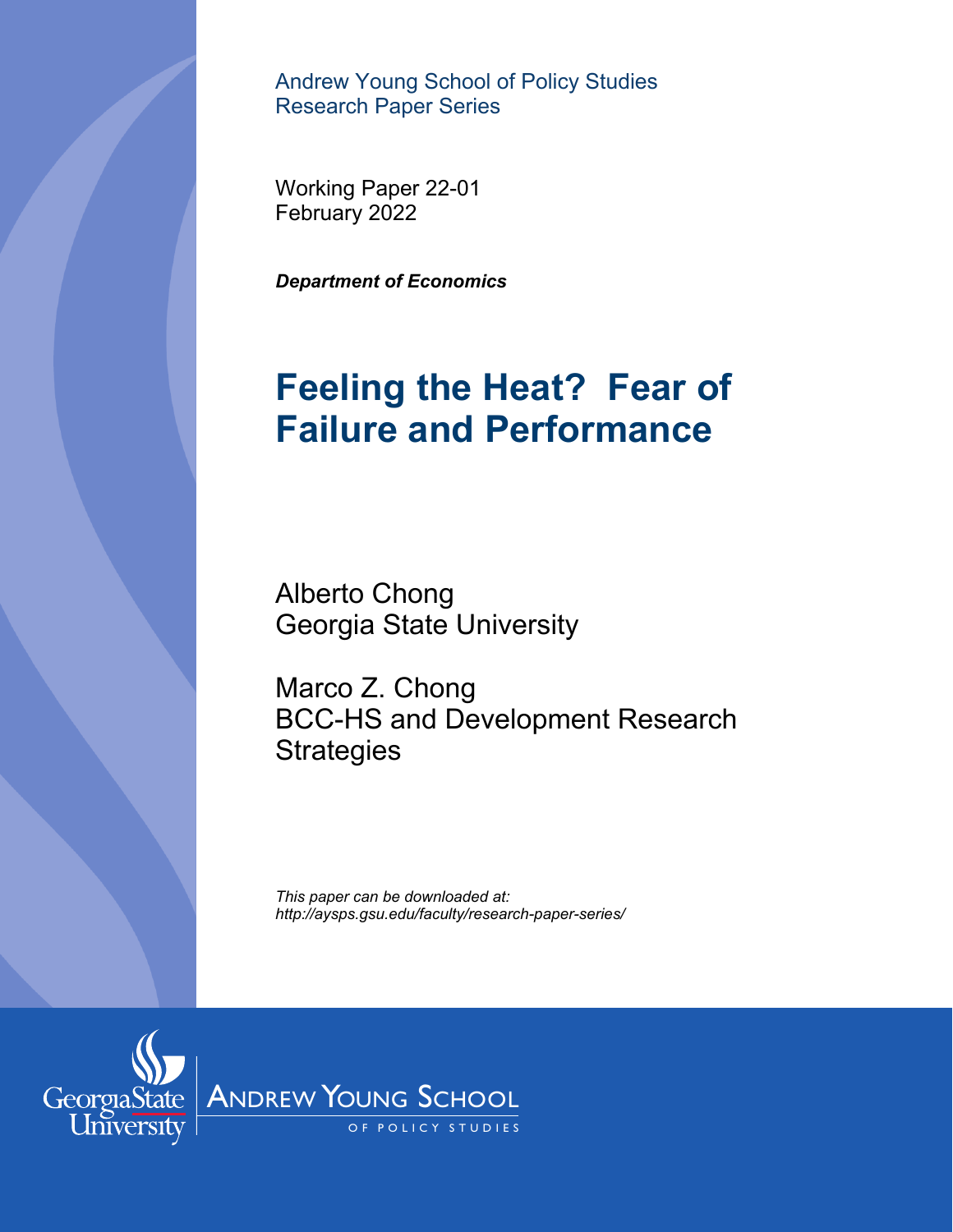## **Feeling the Heat? Fear of Failure and Performance**

Alberto Chong and Marco Z. Chong[\\*](#page-2-0)

#### Abstract

Using a new, objective measure, we study the role of fear of failure in performance and find that it is positively linked with the latter, a finding that tends to contradict the conventional wisdom in both psychology and behavioral economics. We use individual data from the nationally syndicated television show MasterChef for the years 2010 to 2020 and exploit situations in which contestants are on the verge of being dropped from competition. Using ordinary least squares, we show that extreme fear of failure is associated with an increase of two to four positions in the final placement of the competition.

Key Words: Fear of Failure, Creativity, Innovation, MasterChef, Performance JEL Classification Code: D91, Z13, Z18 Word Count: 5724

<span id="page-2-0"></span><sup>\*</sup> A. Chong [\(achong6@gsu.edu\)](mailto:achong6@gsu.edu): Georgia State University and Universidad del Pacífico; M.Z. Chong [\(marco.z.chong@gmail.com\)](mailto:marco.z.chong@gmail.com): BCC-HS and Development Research Strategies. We are grateful to Arlette Beltrán, Bruno Chong, Angelo Cozzubo, Virgilio Galdo, Nathaniel Hendren,Erica Mtenga, Hugo Ñopo, Anna Serrichio, Carla Srebot, Eldad Yechiam, and Luisa Zanforlin for comments, and suggestions. Our very special thanks to Michele Baggio and Yulia Valdivia for extraordinary support and very useful comments. All remaining errors are ours.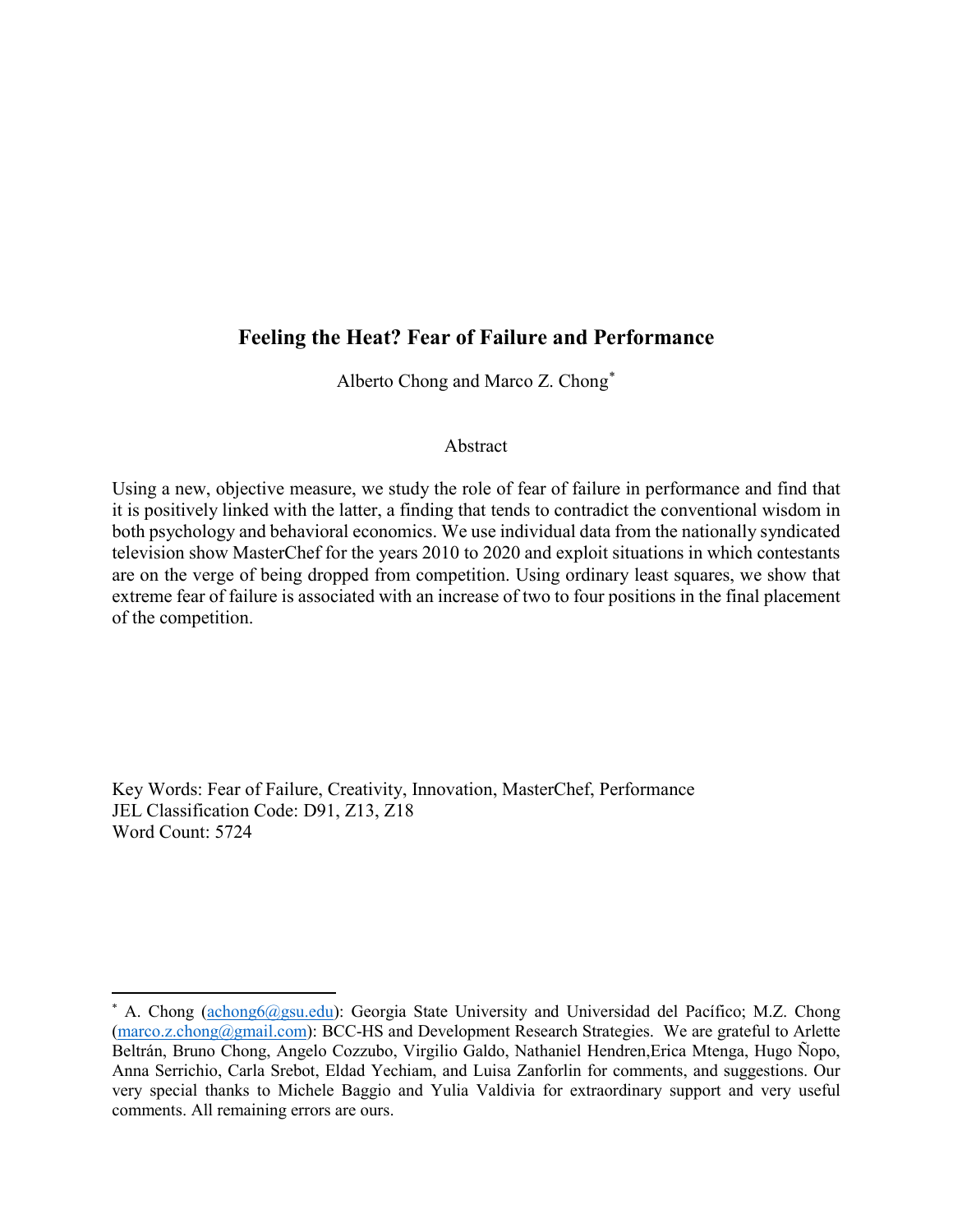#### **1. Introduction**

 $\overline{a}$ 

Fear of failure is a rather powerful human emotion. It can be highly disruptive, erode performance, provoke individuals to self-sabotage themselves to avoid confronting it as well as produce a sense of frustration, helplessness and in particular shame, as it touches on the core of an individual's self-esteem (Conroy, et al., 2002; Tasouides, 2015; American Psychological Association,  $2007$ ).<sup>[1](#page-3-0)</sup> Interestingly, fear of failure is rather common and widespread in societies. In the United States, for instance, it has been estimated that around thirty percent of the population is terrified of failure, and it ranks among the worst fears that the population endure in this country.<sup>[2](#page-3-1)</sup> Similarly, it has been shown that in many countries a significant share of adults indicate that fear of failure prevents them from setting up a business, ranging from 57 percent in India, 54 percent in Spain, 48 percent in the United Kingdom, 41 percent in the United States to 31 percent in Germany, among several other countries (Bosma, et al.,  $2020$ )<sup>[3](#page-3-2)</sup>.

The vast majority of the existing studies take an implicitly negative view on fear of failure and as such, it is mainly seen as a hindrance to reach optimal efficiency. This view has been questioned, as some psychologists have come to believe that fear of failure may also function as a positive force, providing drive to push and persist in the face of challenge and extreme adversity (Conroy, et al., 2002; Martin and Marsh, 2003). Furthermore, some people argue that fear of failure may somehow help unleash dormant creativity and innovativeness in people, which may also help

<span id="page-3-0"></span><sup>&</sup>lt;sup>1</sup> Fear of failure is defined as the behavioral reaction to the consequences anticipated for failing to achieve objectives set by oneself or others. It is distinct from loss aversion, which refers to the fact that individuals may experience losses asymmetrically more severely than equivalent gains (Kahneman and Tversky, 1979; American Psychological Association, 2007). In its clinical form, fear of failure is called "atychiphobia", an abnormal, irrational, and persistent fear of failure. [\(https://sites.psu.edu/akb13/tag/atychiphobia/\)](https://sites.psu.edu/akb13/tag/atychiphobia/) <sup>2</sup> <https://www.latimes.com/health/la-he-scared-20151031-story.html>3

<span id="page-3-2"></span><span id="page-3-1"></span><sup>&</sup>lt;sup>3</sup> They measure fear of failure by asking about the extent to which it would prevent adult individuals (aged 18 to 64) from setting up a new business (Bosma, et al., 2020). Interestingly, this is a common and widespread way of measuring fear of failure even when its underlying definition is ambiguous (Cacciotti and Hayton, 2014).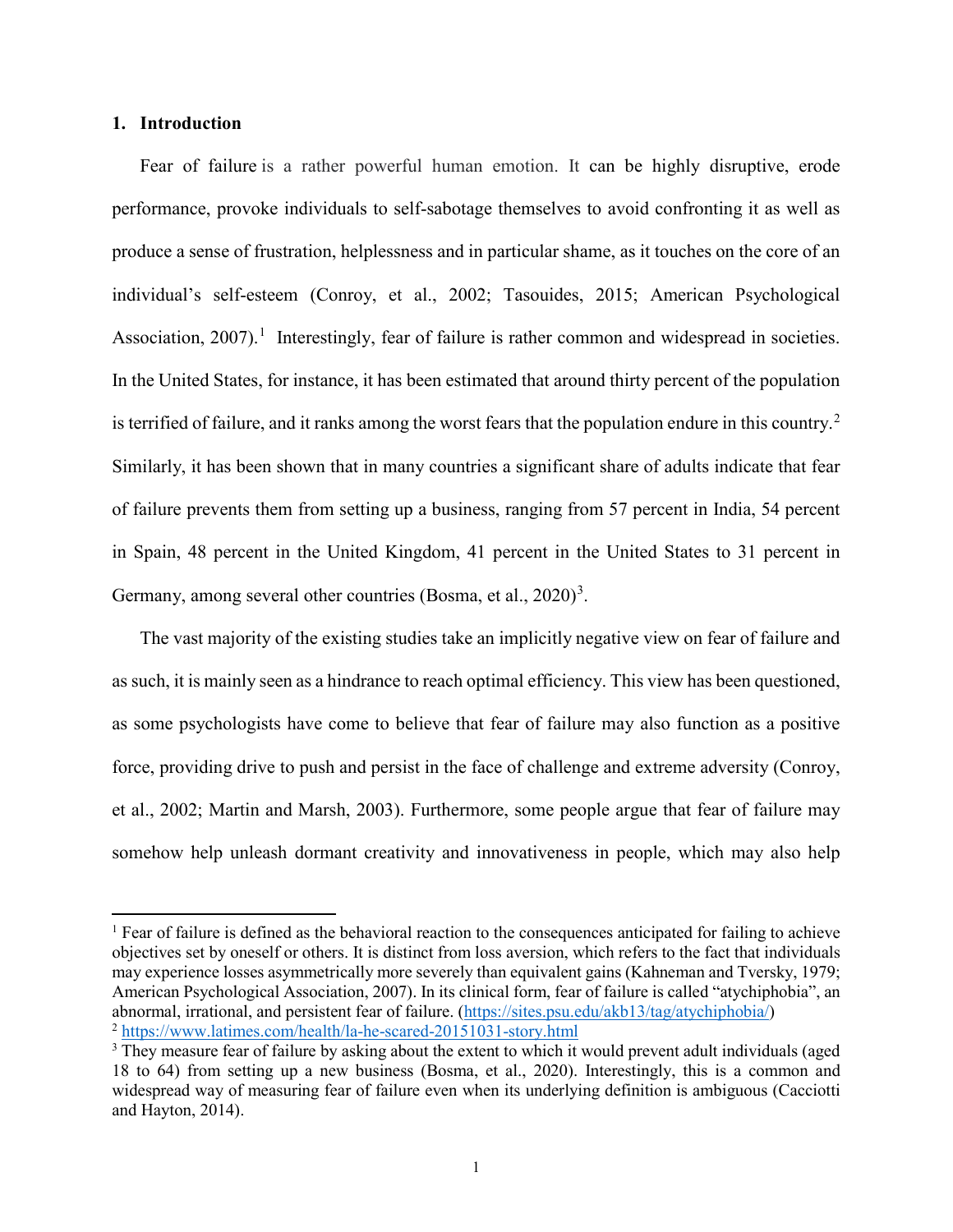improve performance (Dauten and O'Donnell, 2013; Blankschaen, 2013)<sup>[4](#page-4-0)</sup>. In this research, we take an agnostic view of Fear of Failure with respect to performance. We study whether such link exists and if so, whether these two variables are positively or negatively associated. Will fear of failure emotionally paralyze people from doing things and be linked to failed objectives and targets and ultimately, decreased performance? Or, will Fear of Failure actually push individuals to succeed by, for example, helping unleash creative forces in people and, perhaps, even some calculated risks? These are empirical questions that, to our knowledge, have not been addressed in the past, as for the most part, research on this issue focuses on measurement, diagnostics, and ways of coping.

Fear of failure was first made operational in the form of psychological tests of performance anxiety and emotions (e.g., Atkinson and Litwin, 1960; Burnstein, 1963; Lazarus, 1991). Later, some psychologists developed a widely applied multidimensional test named "Performance Failure Appraisal Inventory", which is a questionnaire that attempts to measure shame and embarrassment, self-esteem, uncertainty in the future, and related characteristics based on the responses provided by the individuals to which it is applied (Conroy, et al., 2002). In fact, a very commonly employed test is also based on subjective responses related to how the individual perceives his or her feelings and reactions under hypothetical situations, including the use of very simple and direct questioning (Cacciotti and Hayton, 2014)<sup>[5](#page-4-1)</sup>. Overall, these and other similar perception-based tests have been used to compare the predominance of fear of failure among different groups, genders, and regions (e.g., Wyrwich, et al., 2016; Nelson, et al., 2013) and are

<span id="page-4-0"></span><sup>&</sup>lt;sup>4</sup> In Economics, Compte and Postlewaite (2007) also argue that positive emotions may improve performance, while negative ones may diminish it and theorize that emotions may affect performance into an otherwise standard decision theoretic model to show that in a world where performance depends on emotions, biases in information processing may enhance welfare.

<span id="page-4-1"></span><sup>&</sup>lt;sup>5</sup> Sometimes, the underlying definition between subjective measures varies widely depending on the specific study under consideration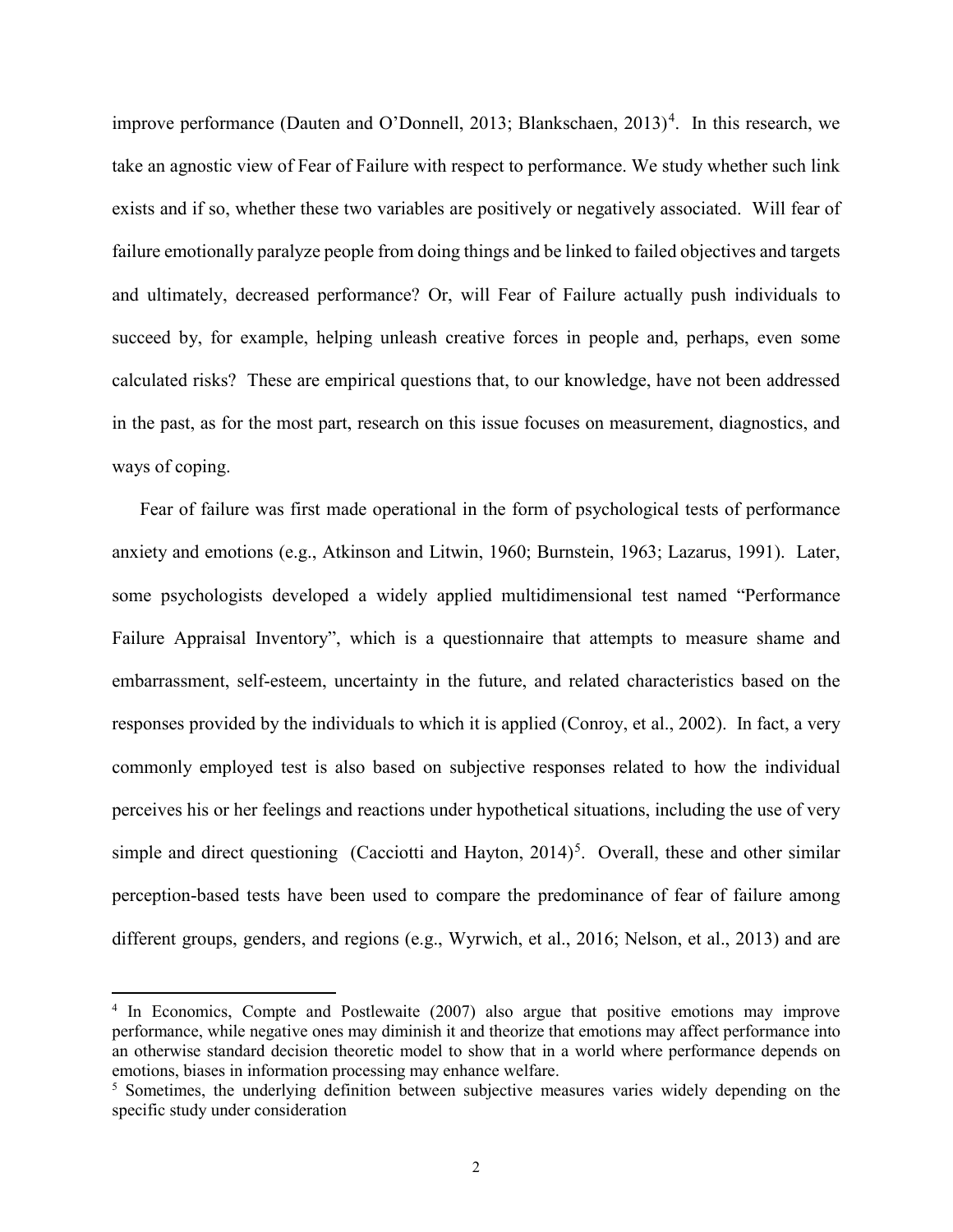sometimes complemented with qualitative methods (i.e., focus groups) that seek to provide a better understanding of the underlying issues that drive fear of failure (e.g., Chua and Bedford, 2016; Hjeltnes, et al.,  $2015)^6$  $2015)^6$ .

Unlike the standard measures of fear of failure currently employed in the literature, the variable that we employ requires no hypotheticals or subjective assessments. We offer a new, objective proxy that captures fear of failure from situations where individuals are actually close to or in the verge of failing; situations when any such failure is real, significant, and perceived as shameful. This proxy is not based on subjective measures, but on objective situations when individuals are actually exposed to significant fear of failing. The proxy we use comes from, a nationally syndicated reality television program, "MasterChef", which is watched by millions of people in the United States in which contestants are typically put through tough cooking challenges and where those who do not perform well enough are first put on notice and later on, after being further challenged, may be summarily eliminated from the competition. We believe that those contestants that are on the verge of being eliminated reflect very well situations where fear of failure is maximized. We exploit these type of situations in our data in order to empirically study whether fear of failure is associated with performance.

When using data from MasterChef we find that, on average, individuals that are on the verge of being eliminated, but are able to survive and stay in the competition, end up doing better in the final rankings, all else being equal. In particular, we find that the higher the number of times a contestant is put in this situation, the higher his or her final placement will be among all the contestants. Overall, we find that depending on the measure used, an increase in one unit in our fear of failure index is linked to an increase of between almost one position to four positions in the

<span id="page-5-0"></span><sup>&</sup>lt;sup>6</sup> The vast majority of the existing empirical research focuses mostly on entrepreneurship, sports, and education (e.g., Cacciotti and Hayton, 2014; Wach, et al., 2015; Martin and Marsh, 2003).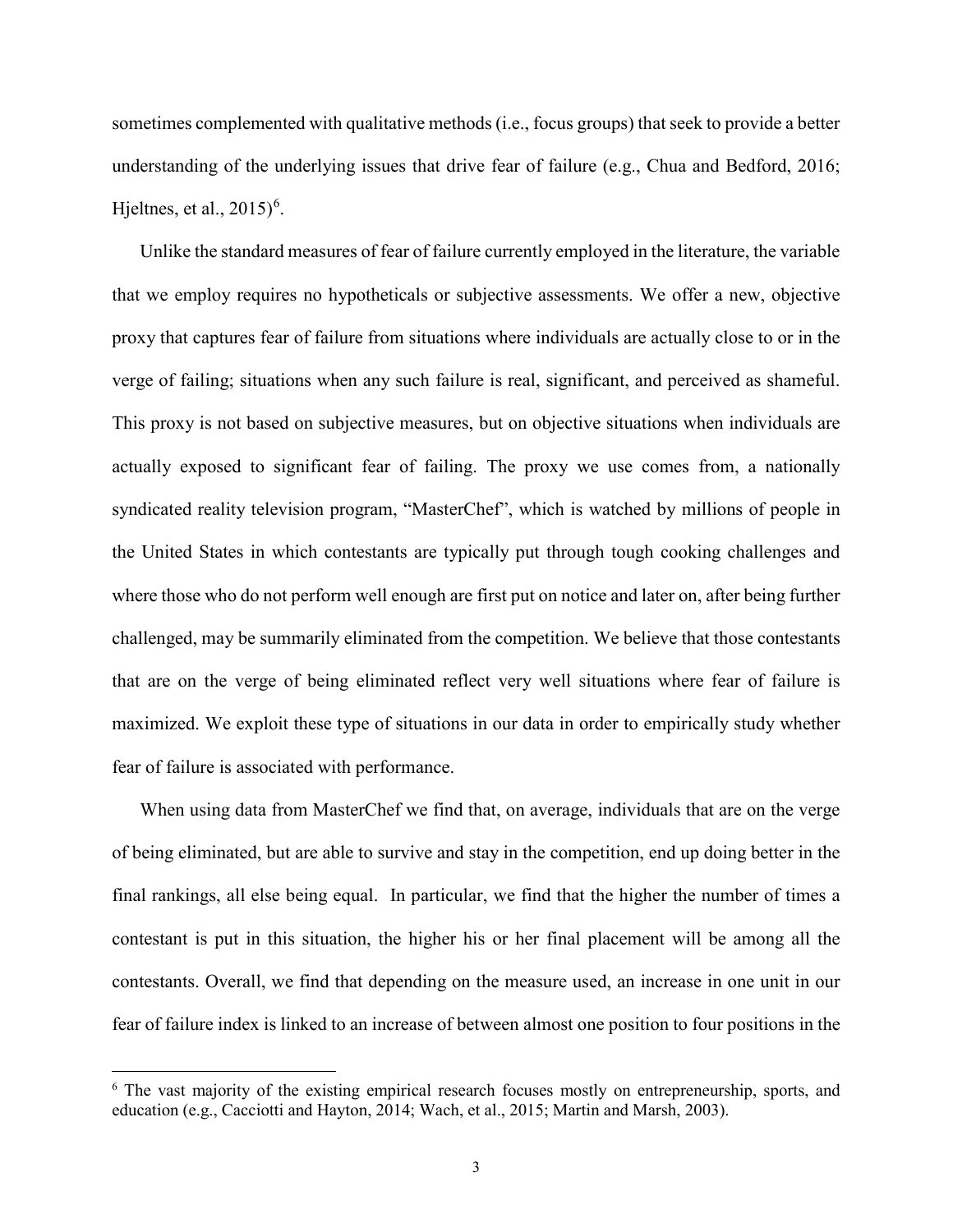final competition placement, the latter in situations of extreme fear of failure. We find that our results are very robust. We believe that our findings are rather remarkable, as to our knowledge, this is the first-time that empirical research that shows that being very close to failure is strongly linked with individual overachievement. Fear of failure appears to be a positive influence on performance. Finally, whereas we are unable to fully claim the existence of a causal link between fear of failure and performance, we do believe that in the context of our data it is reasonable to suspect that this might be the case, as the presence of reverse causality seems to be unlikely, as shown below. We acknowledge, however, that we are unable to rule out other potential sources of endogeneity.

The rest of the paper is organized as follows. The next section describes the mechanics of the high-pressure cooking competition mentioned above. Section 3 describes the data that we collected as well as the methods and empirical specifications employed. Section 4 presents our results along with some robustness tests. Finally, Section 5 presents some discussion as well as concluding remarks.

#### **2. MasterChef Competition**

 $\overline{a}$ 

We employ data from the first ten years of the well-known and nationally syndicated reality television show "MasterChef", a high-pressure cooking competition for amateur cooks, that has several characteristics that make it an ideal real-world laboratory to analyze the link between fear of failure and performance. The show first aired in the United States in 2010 featuring the highly regarded British chef Gordon Ramsey as its main host along with two other culinary personalities<sup>[7](#page-6-0)</sup>.

<span id="page-6-0"></span><sup>7</sup> MasterChef was first aired in 1990 in the United Kingdom and continued for eleven seasons until 2001 at which point it ceased production. However, the show returned in 2005 and was rebranded as MasterChef Goes Large. Following the success of the show, the title was reverted to its original name and a worldwide expansion of the show followed including not only the United States, but such countries as Australia, Canada, Italy, Spain, Ukraine, Vietnam and many more as well as several spin-offs including MasterChef Latino, MasterChef Junior, and others.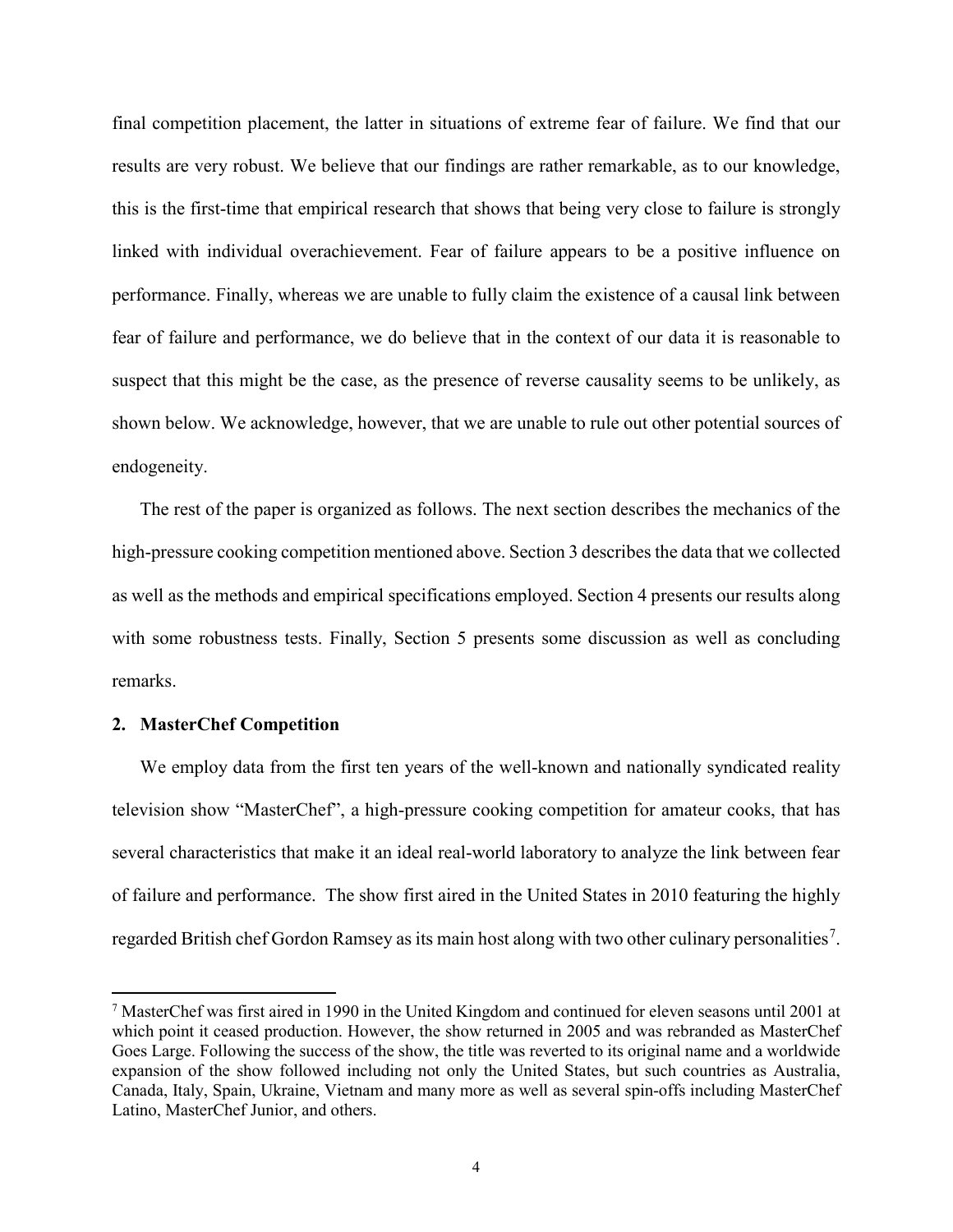Each season, the main goal is to select what the judges believe to be the best non-professional cook of the competition. To do this, challenges the contestants with cooking tests with a very broad array of different ingredients that seek to identify creativity, innovativeness, and all-around cooking prowess under a host of different circumstances, including extreme time constraints, unexpected ingredients, last minute changes, teamwork, and several others.

The stakes are very high. Not only does the winner receive a monetary prize of 250,000 US dollars, but access to many world-renowned chefs along with name recognition and increased networking are priceless. During its first ten seasons, this cooking competition has changed the career path of many of its contestants including many of those that did not end up at the very top<sup>[8](#page-7-0)</sup>. As such, this cooking competition is a way for individuals to find new opportunities and pursue their dreams. Thus, participants place a great deal of importance on doing as best as possible in the show. The competition is broadcast in weekly episodes and the number of contestants has fluctuated between fourteen (season 1) and twenty-four (season  $9)^9$  $9)^9$ . The number of episodes per season has varied throughout the years. The first season consisted of thirteen episodes, only. More recent seasons span up to 25 episodes.

As the home cooks are judged by world class chefs and restaurateurs and watched by television audiences that range in the millions the potential shame and embarrassment of failing

<span id="page-7-0"></span><sup>&</sup>lt;sup>8</sup> Being selected among the two dozen or so contestants every season is already an accomplishment, as these individuals are selected from a pre-audition among hundreds of prospective contestants of which around one-hundred travel to Los Angeles and are asked to cook a meal using their own ingredients and serving it to the panel of judges. Once presented with the dish, each judge either accepts or denies participation to the individual applicant. If he or she gets a "yes" vote from at least two of the judges, the individual enters the actual competition and becomes an official contestant of MasterChef.

<span id="page-7-1"></span><sup>&</sup>lt;sup>9</sup> All the contestants stay in a hotel in California during the period of shooting, which can take around 2.5 months. The taping sessions are grueling and include tight curfews, no Internet or phone access. Typically, the contestants can only talk to family for about thirty minutes per week, which adds to the pressure. They do have access to cooking books.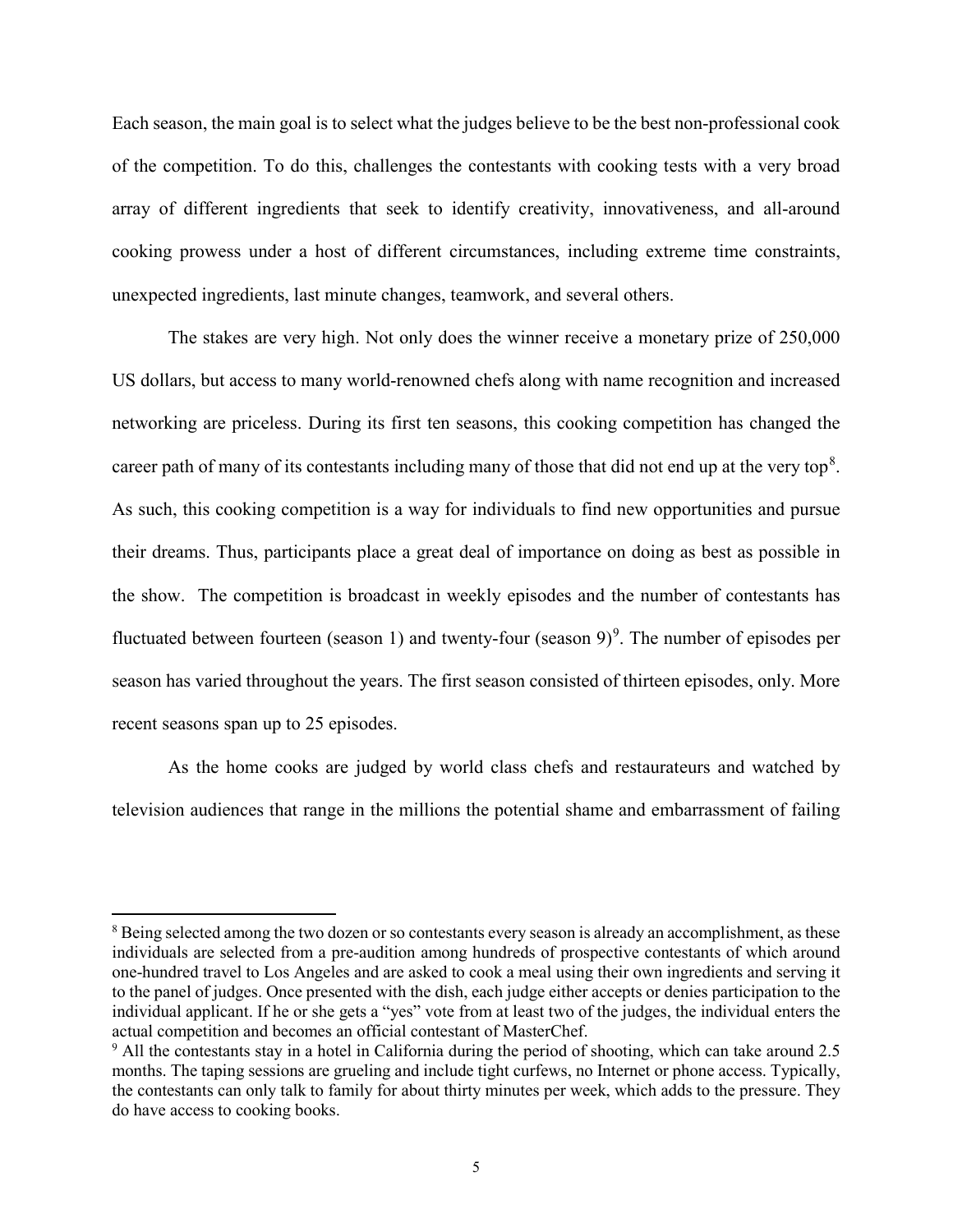under these circumstances is very significant<sup>10</sup>. The fact that the judges tend to be rather harsh with the contestants further compounds to this, more so given that these home cooks come with high self-esteem and egos, as they are typically considered as cooking luminaries in their immediate circles of friends, families, coworkers, neighbors or clubs and associations. According to the American Psychological Association (2007) the more important the venue, activity, and stakes at hand, the higher the pressure and fear of failing. Related to this, it should be said that while all the participants are amateur cooks, they are all highly skilled and talented. This is reflected in the very high degree of competition observed in the show. Morgan and Sisak (2016) argue that when there is a high degree of competition, fear of failure may be negatively linked with outcomes, but in situations with limited competition, the same level of fear may yield a positive link with outcomes. Fear of failure may be motivating for highly ambitious individuals that can deal with intense competition but demotivating for the less ambitious. Interestingly, they conclude that it cannot be said whether fear of failure may a handicap to be overcome or a positive trait to be embraced in order to succeed.

The key characteristic that makes this competition useful from the perspective of our research is that participants are constantly faced with highly stressful cooking challenges to the point that if they do not do well enough, they risk the real possibility of being eliminated from competition. In fact, some challenges have been specifically designed to put contestants on the very edge of survival of the competition. These challenges serve as excellent proxies that, in our view, adequately reflect fear of failure, as they capture actual situations in which an individual is put right at the edge of being eliminated from competition in the worst possible way, in front of a

<span id="page-8-0"></span><sup>&</sup>lt;sup>10</sup> In the United States the number of television viewers is about five million people, on average. In recent years, as expected, the viewership has declined, but it still hovers at around three million viewers in Season 10 (2020), the last season for which we have data [\(https://tv.parrotanalytics.com/US/masterchef-us-fox\)](https://tv.parrotanalytics.com/US/masterchef-us-fox)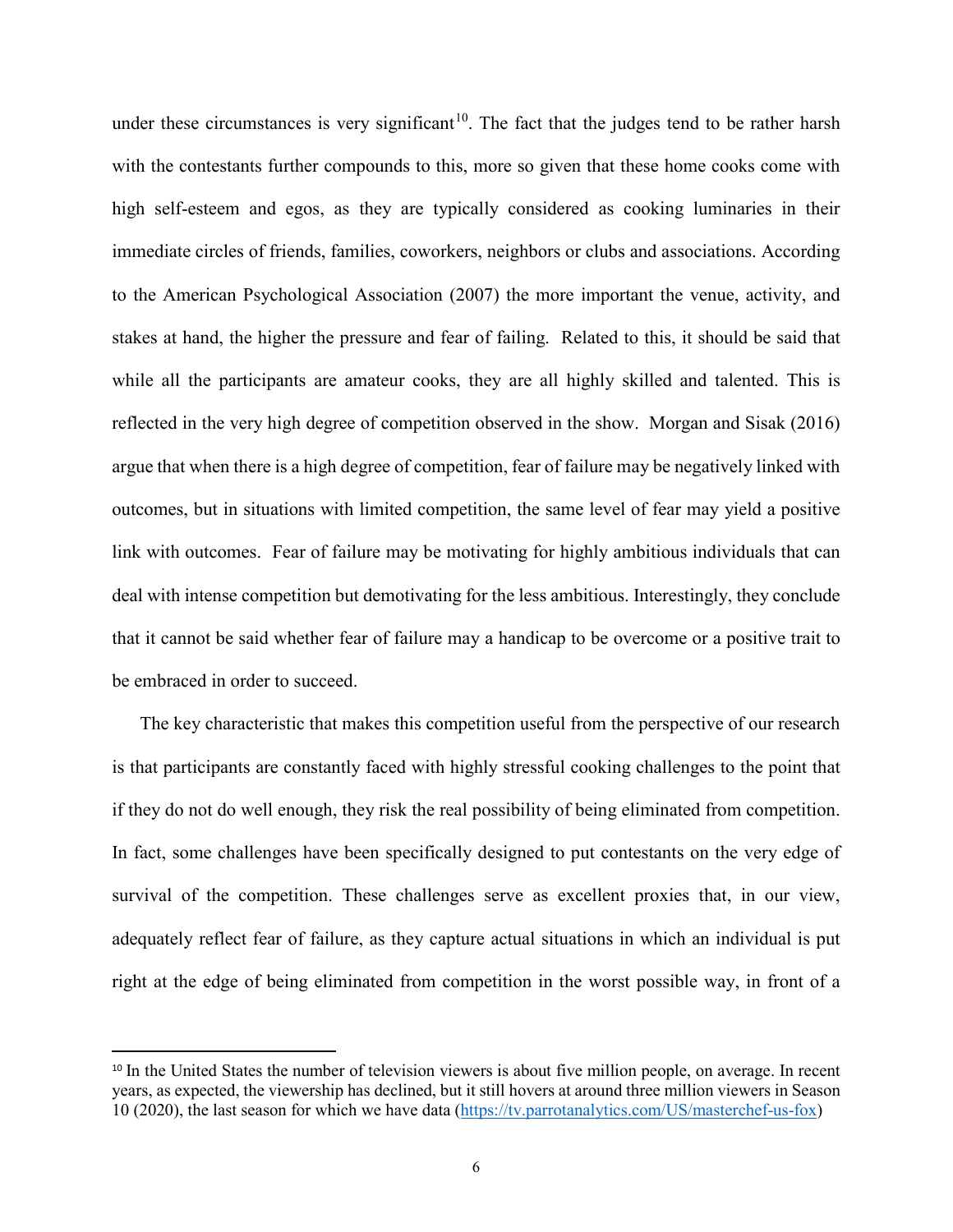national audience as well as friends and family, which maximizes potential embarrassment and shame and directly impacts on the contestant's self-esteem.

The cooking challenges that competitors must face have varied throughout the years, but one common element is that they seek to rank both the best and worst performers among the contestants. The contestants that end up on top of a cooking challenge are praised by the judges who highlight what they find to be noteworthy in the dish either in terms of flavor, skills, creativity, innovativeness, and presentation. Coming from world-renowned Chefs, such praise provides a strong boost in confidence as well as significant positive reinforcement of those home cooks that do well. It is important to mention that there is significant element of randomness in the cooking challenges. As mentioned above, creativity and innovativeness are particularly prized, which means that the judges will constantly surprise the contestants with new and unusual ingredients and always requiring them to deliver on top notch dishes. In addition, as expected, not all the home cooks are equally proficient in all types of cuisines. A contestant with Mexican heritage will likely be extremely proficient in Mexican cuisine, but likely not particularly good with, say, French cuisine. Similarly, a home cook might be a vegetarian and may be asked to prepare a beef dish; another might be handicapped by allergies to some specific produce, but may be easily required to prepare a dish with such ingredient<sup>[11](#page-9-0)</sup>. In fact, this type of situations are not unusual, but are, in fact, the norm. This is why cooks that place among the top contestants in one cooking challenge, can easily place at the very bottom in the next cooking challenge. This unpredictability due to the randomness of the cooking requests and challenges is precisely part of the appeal of the competition.

<span id="page-9-0"></span><sup>&</sup>lt;sup>11</sup> Perhaps, an extreme example that helps illustrate the nature of this competition is the case of Christine Hà, a blind contestant who won MasterChef's Season 3 -and who later became a successful restaurateur: [https://www.christineha.com](https://www.christineha.com/)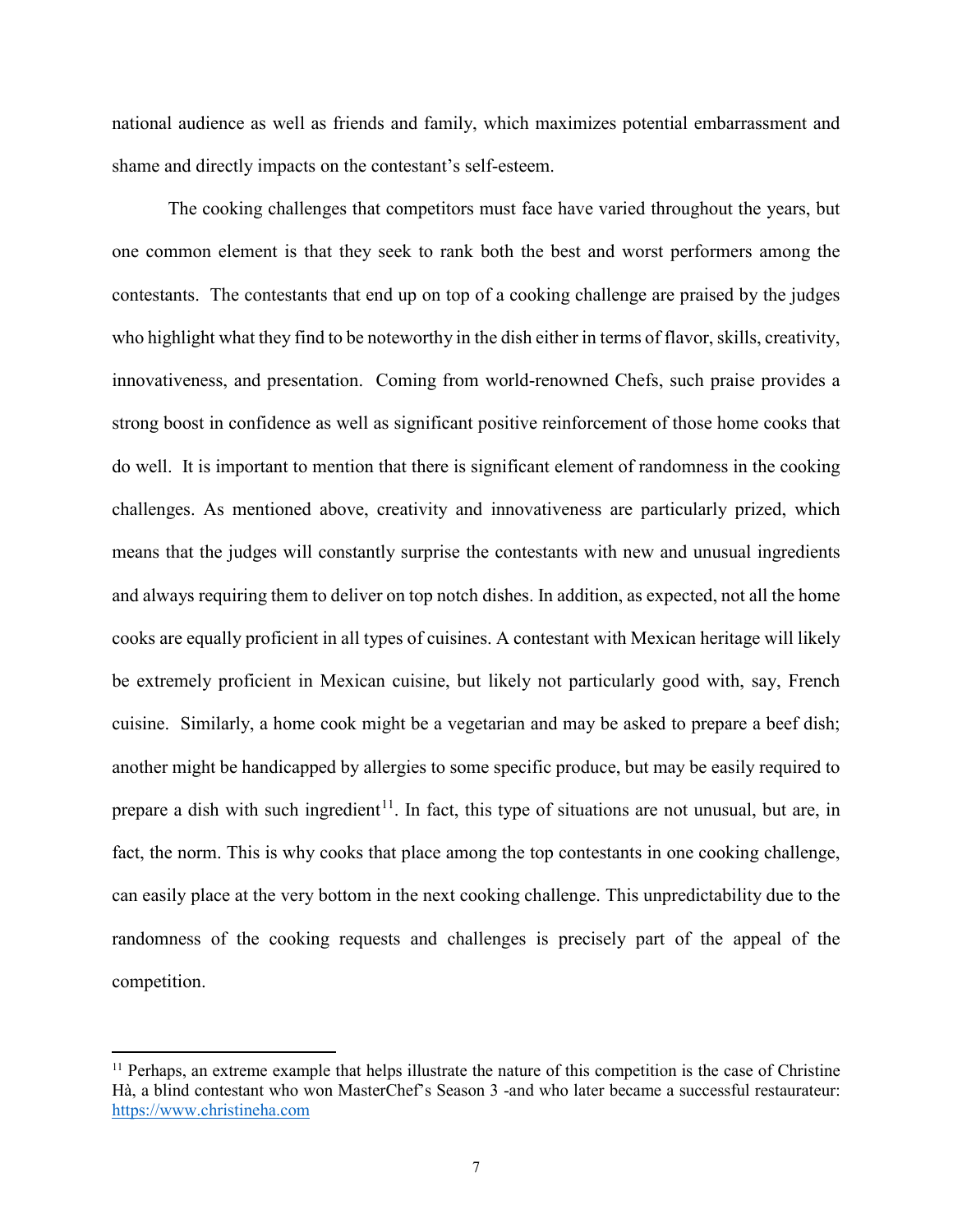A staple cooking test of this competition is the so-called "Mystery Box" challenge. All home cooks are given a box with the same surprise ingredients, which are selected beforehand and are only revealed to the contestants right before the challenge. With these ingredients, the home cooks are expected to create whatever dish they desire in a limited period, often one hour, which then will be presented to the three judges. The judges will select the ones that they consider to be the three best ones<sup>[12](#page-10-0)</sup>. Each of these dishes will then be brought before the judges and tasted separately. After this is done, the three judges will briefly deliberate among themselves and decide on a winner for the round. The home cook who produces the best dish will then be given an advantage for the following round not only by having him or her not to participate in the next cooking round ("immunity"), but also by letting him or her sometimes choose the ingredients, dish or cooking style that the rest of participants will have to follow in the next round.

Another competition is the "Team Challenge", where the contestants are divided into teams of two and are assigned a leader who is chosen from the winners of a previous challenge. The teams are both given the same objective. Normally, this involves serving a menu in a fast and efficient manner. Teams typically decide their own menus or in some cases are assigned a menu that they must reproduce. The teams are given an hour to prepare the menu, after which they will begin service. This generally requires serving hundreds of people. After the service, each customer will vote on which team's menu they preferred. The team that accumulates the most votes win the challenge<sup>13</sup>.

<span id="page-10-0"></span><sup>&</sup>lt;sup>12</sup> The judges make rounds around the cooking stations of all the participants, which allows them to ask, observe, taste, and make suggestions on the dish that each contestant is preparing. This also allows them to have a clear idea of which contestants, in the judges' opinion, prepared the best dishes both in terms of technique and innovativeness.

<span id="page-10-1"></span><sup>&</sup>lt;sup>13</sup> Throughout the years analogous cooking challenges have also been used. An example is the so-called Skills Test, which as it names says, home cooks show high-level technical skills by replicating the judges' technical work (e.g., how to skin a rabbit). While we exclude this test in our empirical tests, as it has not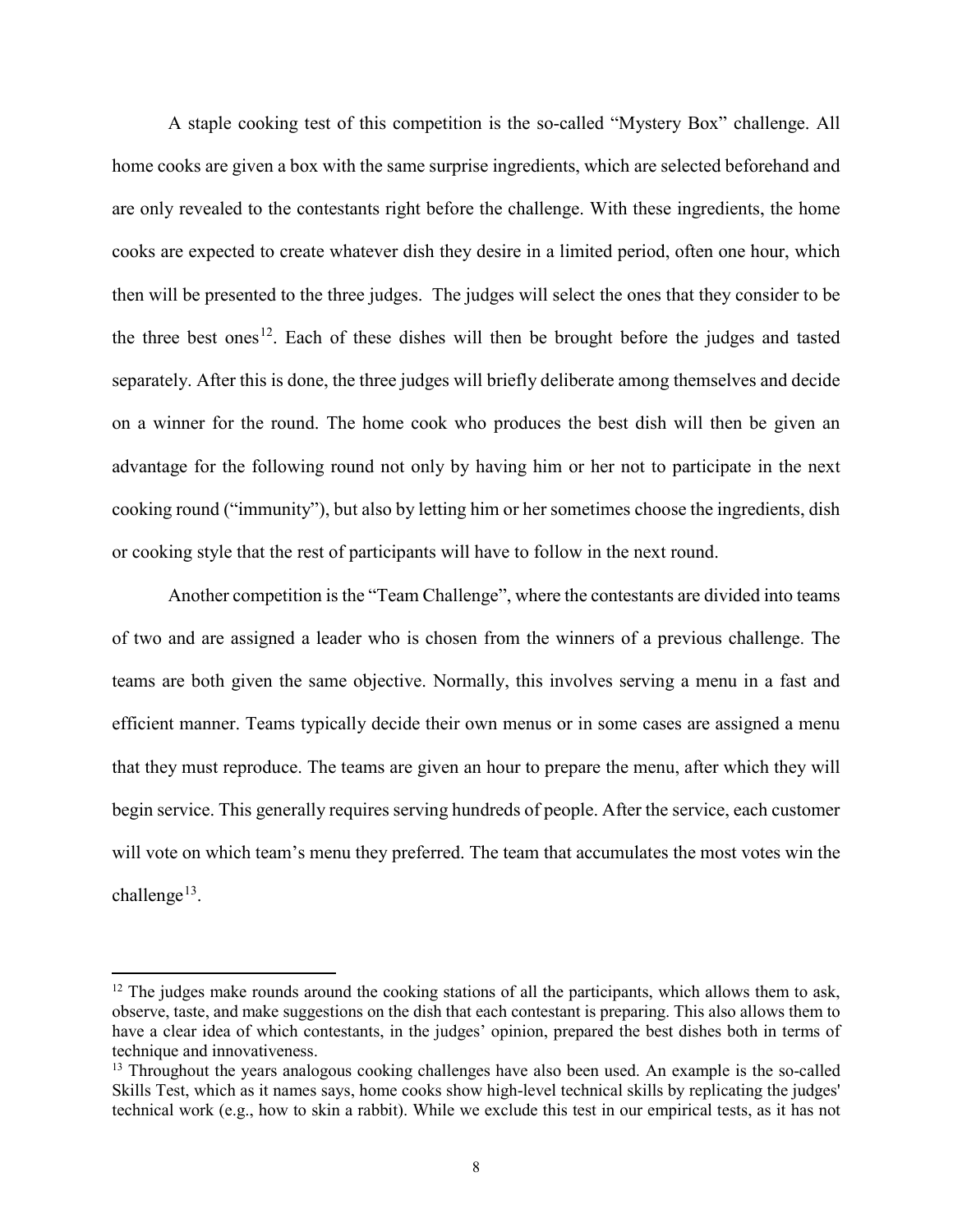The other side of the coin is reflected by those challenges that put contestants on the verge of being eliminated from competition. Whereas throughout the years different highly stressful cooking challenges have been employed with the aim of eliminating one or more contestants, the two consistent tests that have been used are the "Elimination Challenge" and the "Pressure Test". In the former, home cooks will typically have one hour and work in teams of two with the aim at delivering high quality dishes that must impress the judges in terms of innovativeness, skills, and presentation in order to continue in the competition. For instance, they may be asked to create dishes with a random set of ingredients provided to them or they may be asked to reproduce a highly technical dish cooked to perfection. Usually, with the exception of the winner of the "Mystery Box" challenge described above, the rest of home cooks face an elimination test of which the worst performer will be dropped from competition. However, while typically only one individual will be dropped from competition reduces the fear of failure of this challenge is somewhat minimized, as most cooks know that striving to finish at the 'middle of the pack' will be good enough to save them<sup>[14](#page-11-0)</sup>. As such, they do not need to be 'truly' creative or innovative, as doing so might pose unnecessary risks.

On the other hand, the "Pressure Test" is perhaps the most taxing and stressful cooking challenge faced by the contestants, one that also seeks to eliminate the worst performer. In this test, a small number of contestants, usually those that end up being the bottom three worst performers in the previous round, have to face against each other for survival. Again, they have to deliver highly professional, innovative, and creative dishes at Michelin-level standards within a limited amount of time, typically one hour. One of the three contestants will be eliminated from

been consistently applied throughout the ten seasons considered in this research, its inclusion does not change our findings in any significant manner.

<span id="page-11-0"></span> $14$  In fact, episode after episode, this is a constant comment usually mentioned by contestants.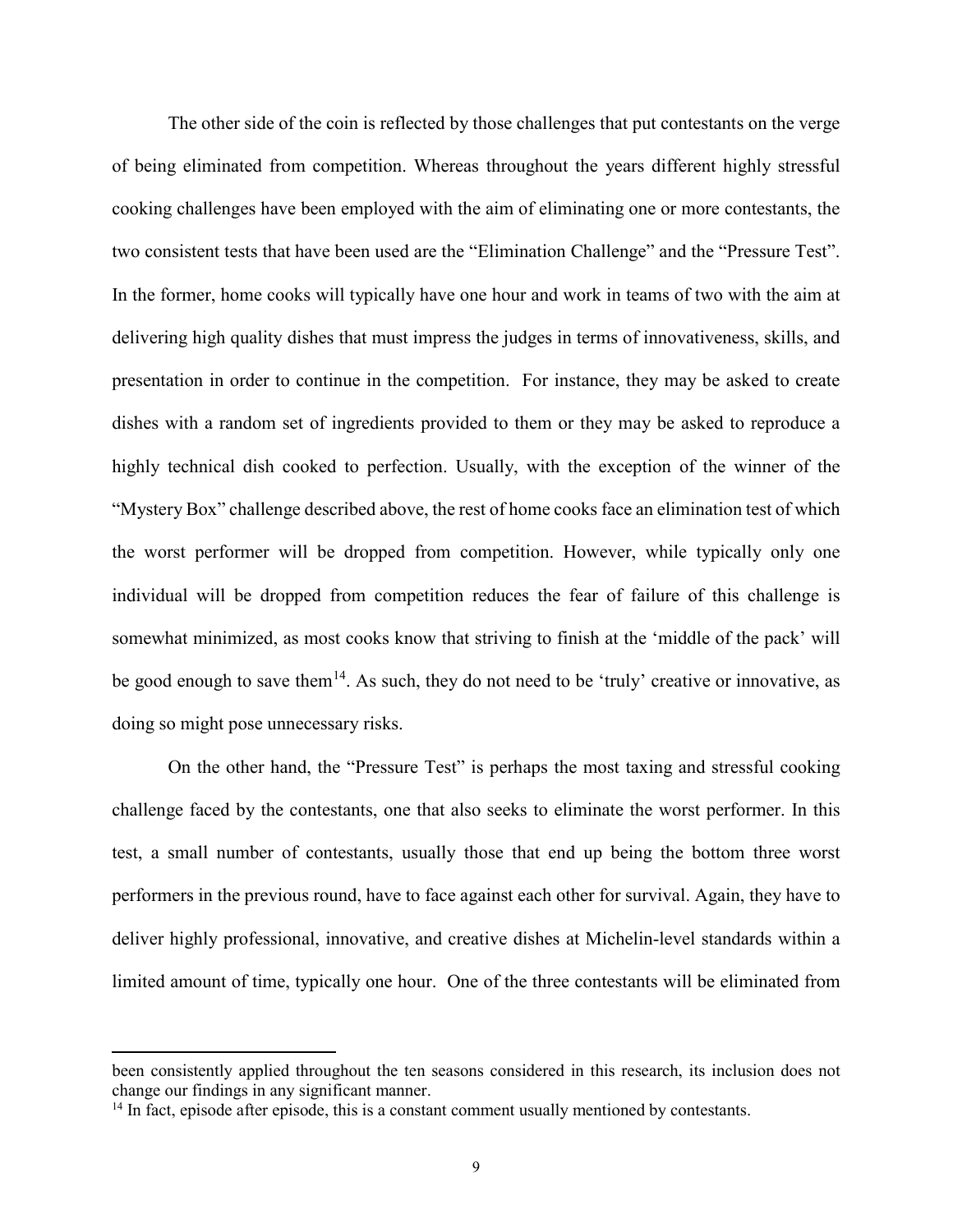competition<sup>[15](#page-12-0)</sup>. This adds to the pressure of delivering their best possible dish in order to survive, and, unlike in the Elimination Challenge, there is far less incentive of trying to play it safe. Contestants must try to do their best in terms of cooking creativity and innovation in order to impress the judges, as everything is at stake.

Table 1 provides the definitions of all the variables employed in this research.

#### **3. Data and Methodology**

 $\overline{a}$ 

We have data from the first ten seasons of the United States version of the television show MasterChef which were broadcast between 2010 and 2020 on national television<sup>16</sup>. The data were manually collected directly from each episode that was broadcast during this period. We also used additional resources that are available on the web, which were double-checked for accuracy with the corresponding actual episodes broadcast<sup>17</sup>. This data collection process results in 197 observations at the individual level, which cover the full universe of participants of the competition during the ten seasons for which we collected data. Table 2 presents summary statistics of all the variables employed.

We apply ordinary least squares to the following basic specification:

Placement<sub>ij</sub> =  $\alpha$  + **A**Characteristics<sub>ij</sub> +  $\Pi$  Reinforcement<sub>ij</sub> + **F**Fear of Failure<sub>ij</sub> +  $\varepsilon$ <sub>ij</sub> (1) where the key dependent variable *Placement* is the final placement obtained by contestant *i* in season *j*. The vector  $\Lambda$  corresponds to variables that capture individual characteristics, including rounds participated, age, gender, college completion, and race. The vector  $\Pi$  captures variables that serve as proxies for cooking accomplishments, as described above; in particular we focus on

<span id="page-12-0"></span><sup>&</sup>lt;sup>15</sup> In rare occasions two contestants are eliminated from competition.

<span id="page-12-1"></span><sup>&</sup>lt;sup>16</sup> Depending on the season, the number of episodes ran from fourteen (Season 1) to twenty-four (Season 9). In the United States, MasterChef just completed is currently undergoing its  $11<sup>th</sup>$  season.

<span id="page-12-2"></span> $17$  Fox Television is the broadcaster of original shows. Today, syndication makes the show widely available in different TV channels as well as in streaming services including Hulu. The web resource employed was the following MasterChef Wiki:<https://masterchef.fandom.com/wiki/Category:Contestant>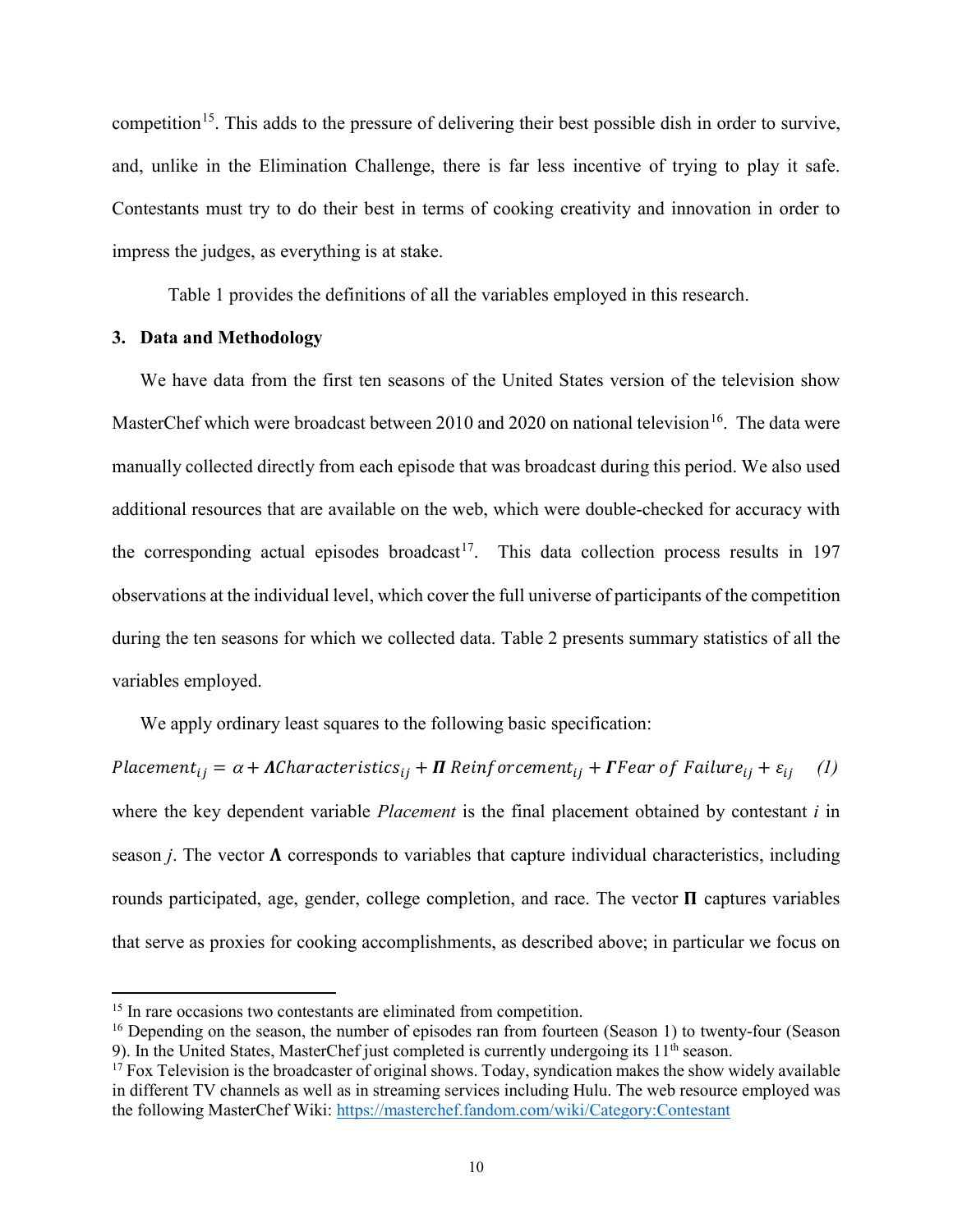(i) the number of times that a contestant wins a Mystery Box challenge, (ii) the number of times that a contestant wins an elimination challenge; the number of times he or she wins a team challenge and (iv) the number of times that a contestant ends up among the top three entries in any particular challenge. Each of these variables provide a strong boost of confidence and praise from judges and as such and in order to simplify we summarize all these measures in a variable named "Positive Reinforcement", which is just defined as the simple addition of the variables (i) to (iv) above $18$ .

Our main variables of interest are reflected in vector  $\Gamma$  and includes two key variables that capture cooking challenges in situations when the contestant is on close to elimination that is, when the risk of failing becomes apparent to the contestant. There are two variables that we use as proxies for this. The first is the number of times that a contestant ends up among the bottom three entries in any particular cooking challenge. The second is the number of times that a contestant ends up surviving a Pressure Test<sup>19</sup>.

We summarize these two measures in a variable named "Fear of Failure", which is defined as the simple addition of these two variables. Table 2 shows that this variable ranges from zero to twelve<sup>20</sup>. In addition, we rename the "Pressure Test" variable as "Extreme Fear of Failure", as it closely captures being on the absolute verge of elimination from competition. As shown in Table

<span id="page-13-0"></span><sup>&</sup>lt;sup>18</sup> Throughout the years other type of analogous tests have been used in the competition, but since they have been used sporadically in just one or a very few seasons, they are not included in our research. Very importantly, defining our positive reinforcement proxy differently, for instance, without the elimination challenge variable, does not change our main findings in any significant manner.

<span id="page-13-1"></span><sup>&</sup>lt;sup>19</sup> Consistent with the description on the text, we decided to exclude the "Elimination Challenge" variable among the fear of failure proxies as frequent times this variable does not really capture "fear of failure" as intended in our research. It should be said that including this variable in this vector does not change our findings in any significant way.

<span id="page-13-2"></span><sup>&</sup>lt;sup>20</sup> Interestingly, the contestant who reached the maximum fear of failure 'score' placed eight times among the bottom three home cooks in cooking challenges and survived four pressure tests. This individual managed to finish fourth in the final placements in Season 5.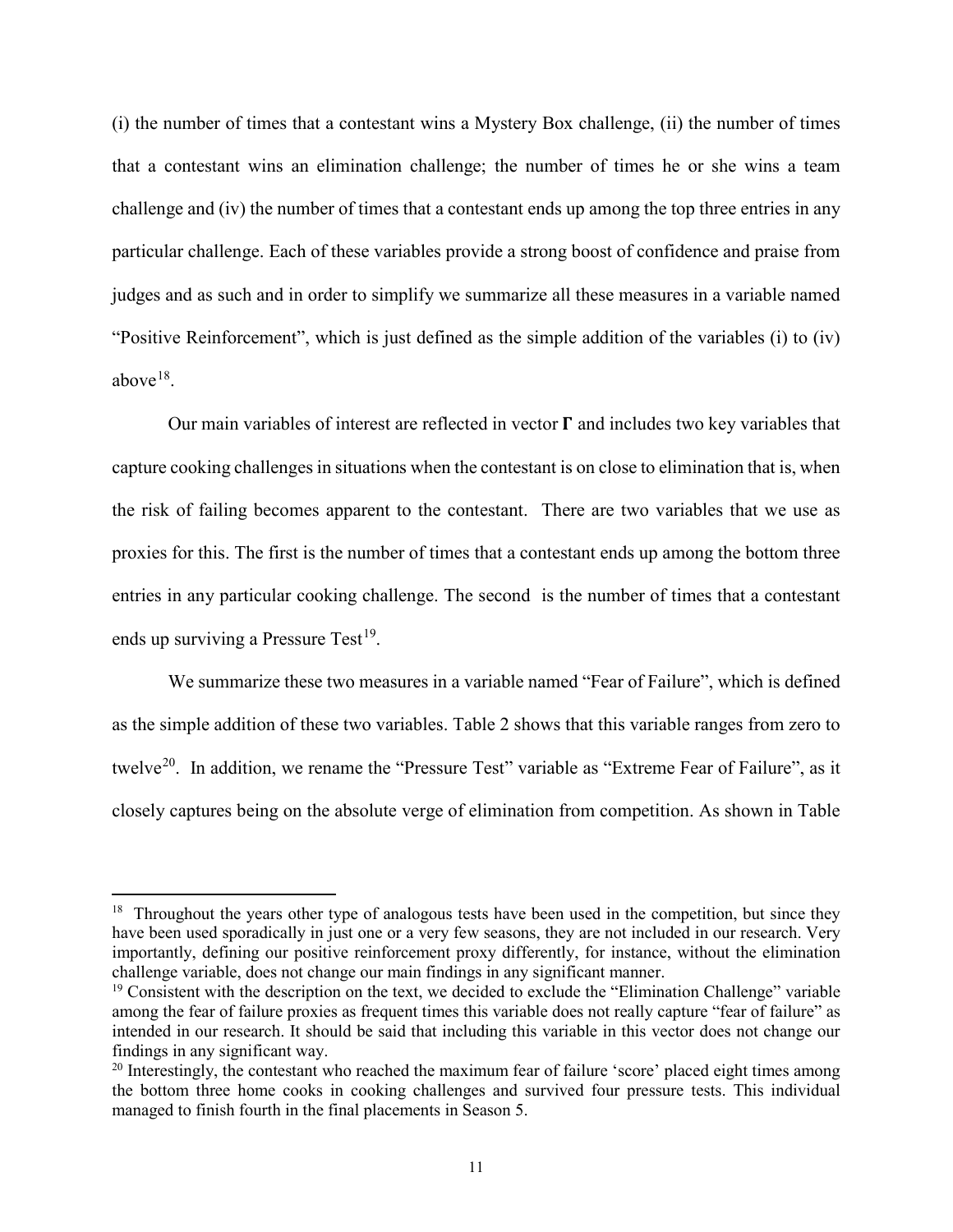2, this variable ranges from zero to six. The a priori signs of the corresponding fear of failure coefficients is unclear. On the one hand, we would expect a coefficient that yields a negative sign if fear of failure serves as a positive incentive to individuals. On the other hand, the sign of the coefficient may be positive when being on the verge of failing ends up eroding confidence and self-esteem and thus preventing the contestant from maximizing his or her potential<sup>[21](#page-14-0)</sup>.

In a slight variation of the empirical approach above, we also employ a Probit approach where the dependent variable is a dummy that equals to one if the contestant places among the top three best home cooks in the competition and zero otherwise. This is the variable labeled  $Top_{ii}$ below:

$$
Top_{ij} = \alpha + \Lambda Characteristics_{ij} + \Pi\ Reinforcement_{ij} + \Gamma Fear\ of\ Failure_{ij} + \varepsilon_{ij}
$$
\n(2)

Finally,  $\alpha$  is a constant and  $\varepsilon_{ij}$  is an error term. It should be emphasized that, unless noted, all the regressions include state fixed effects, season fixed effects as well as clustered standard errors at the season level and robust standard errors. As mentioned above, Table 1 provides the definitions of all the variables.

#### **4. Findings**

 $\overline{a}$ 

Our main results are shown in Table 3. We find that fear of failure is very strongly associated with the final placement of contestants in the MasterChef competition. We find that the coefficient of our variable of interest is negative and statistically significant at one percent, as shown in columns 1 and 2. We find that an increase in one unit in our Fear of Failure measure is linked to an increase of 0.84 positions in the final placement ranking, on average. Fear of failure appears to

<span id="page-14-0"></span> $21$  As mentioned above, the signs of the coefficients are interpreted in such a way that a negative sign implies a higher placement.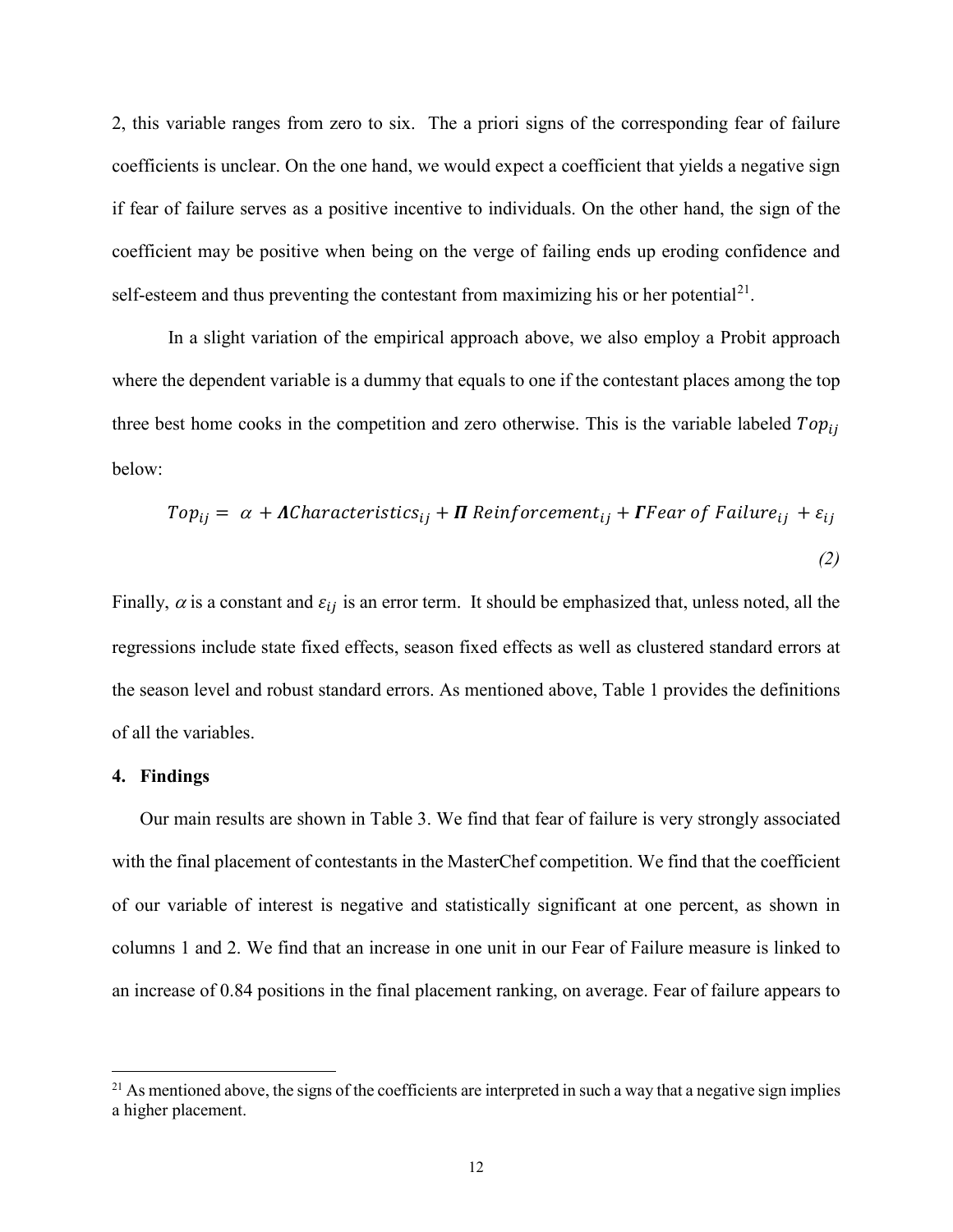serve as a positive incentive to individuals and as such, appears to provide motivation not only to persist in the face of challenge and adversity, but to improve performance. Interestingly, this finding goes against most, if not all, the existing literature that shows that fear of failure is a negative trait, but sides with the hypothesis of researchers such as Conroy, et al., (2002) and Martin and Marsh (2003) who consider the possibility that fear of failure may act as a positive characteristic. In fact, given the context of our research, our findings are also consistent with the more recent work by Dauten and O'Donnell (2013) and Blankschaen (2013) who argue that fear of failure pushes fuels creativity and innovativeness in individuals.

We find that when using Extreme Fear of Failure as our variable of interest our results hold and the corresponding coefficients remains negative and statistically significant at one percent, as shown in Columns 3 and 4 in the same Table. We find that an increase in one unit in our Extreme Fear of Failure measure is linked to an increase in 2.1 positions in the final ranking, on average. We believe that these findings are rather remarkable for they use a narrower, more extreme definition of Fear of Failure, one that captures "being on the verge of the abyss" rather closely. Interestingly, this is also reflected in the associated final placements of the contestants. As seen above, compared to our weaker Fear of Failure measure, the Extreme Fear of Failure proxy is linked to a larger increase in the final placement, which again, appears to be consistent with the fact that when individuals are absolutely "against the wall" they will tend to overperform.

It should be mentioned two other variables that appear to be relevant to final placement. One is having college education and another one is positive reinforcement. This latter variable is particularly interesting, as it provides some evidence that confidence builders may be relevant in terms of performance, something that while widely accepted, has been difficult to test, as the existence evidence is mostly circumscribed to sports (Ahammer, et al., 2019). In particular, Table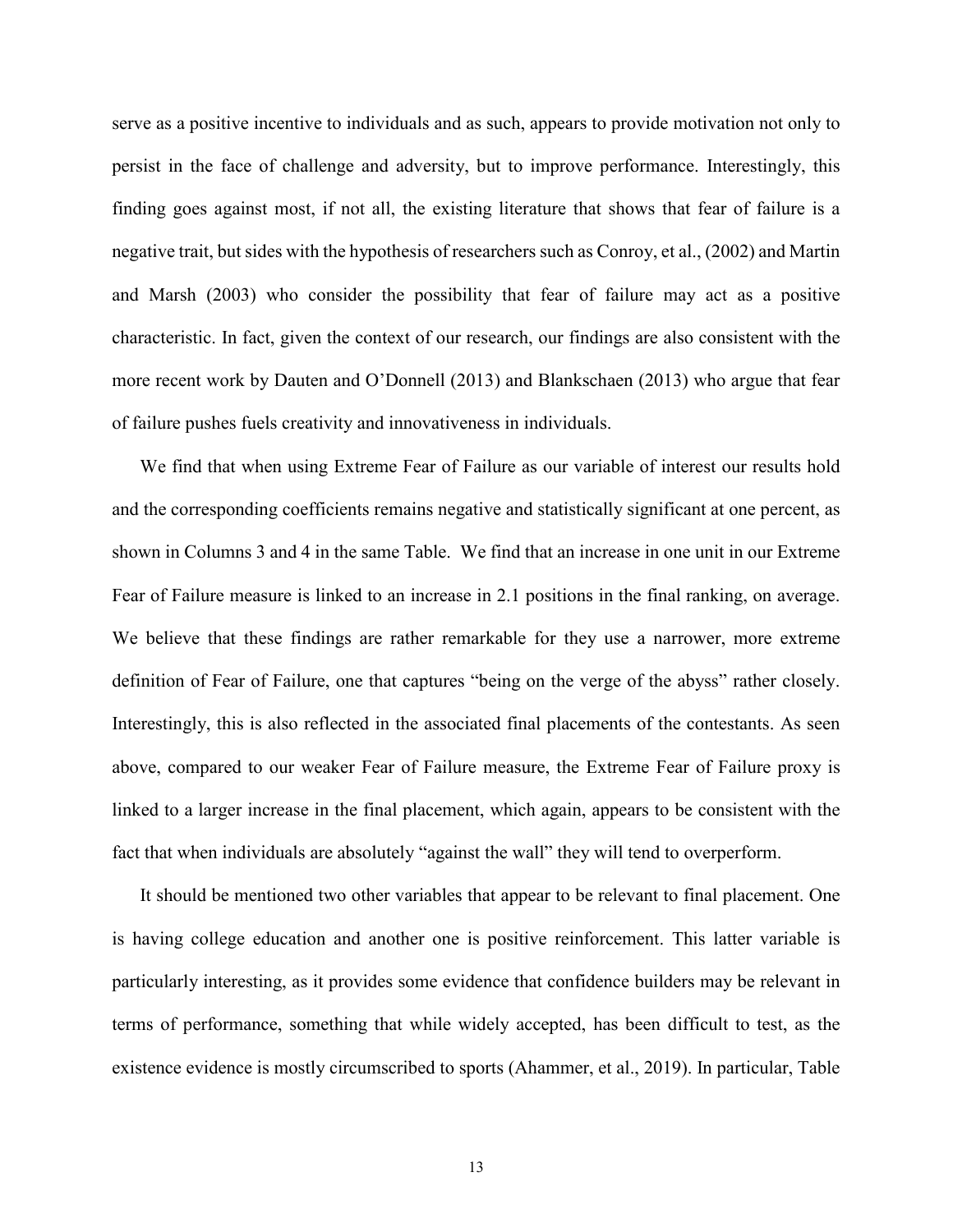3 shows that an increase in one unit in our Positive Reinforcement measure leads to an increase of between 1.1 and 1.2 positions in the final placement in the competition, on average.

In addition, in Table 4 we extend the basic specifications of Table 3 and include a broad number of interactions with individuals' characteristics including race, gender, college and age. We find that interacting college and age with our fear of failure variables do have a bearing on final placement<sup>22</sup>.

As Column 2 shows, an increase in one unit in our fear of failure measures is associated with an increase of 1.3 positions in the final placement. In addition, Column 4 shows that an increase in one unit in our Extreme Fear of Failure measure leads to an overall increase in four positions in the final placement of the competition<sup>23</sup>. It should be emphasized that our findings are very robust to changes in specification and are substantially stronger when using the extreme definition of fear of failure<sup>24</sup>. Finally, our findings using a Probit approach along the lines of specification (2) are shown in Table 5. We find analogous results to the ones above when instead of final individual placement we use a dummy variable that equals to one if the contestant ended up among the three top home cooks of the competition and zero otherwise. In particular, Column 6 in Table 5 shows that an increase in one percent in our Extreme Fear of Failure measure is associated with an increase of about 9.1 percent in the probability of ascending positions in the final placement.

<span id="page-16-0"></span><sup>&</sup>lt;sup>22</sup> Gender and race variables are either not statistically significant at conventional levels when interacted with our fear of failure measures or they are not robust to changes in specification.

<span id="page-16-1"></span><sup>&</sup>lt;sup>23</sup> As shown in Column 1 and Column 2 in Table 4, an increase in one unit in our Positive Reinforcement measure is linked to an increase that ranges between 0.6 and 1.2 positions in the final placement of the competition, respectively. However, the variable losses statistical significance in our most taxing specification, shown in Column 4.

<span id="page-16-2"></span> $24$  We test whether our fear of failure measures are robust to the inclusion of additional variables to the benchmark specification by augmenting it with a pool of three ancillary variables, which are introduced systematically including all possible combinations in the regressions. We find that our fear of failure measure is robust in the most taxing specification (Column 4, Table 4) and that the extreme fear of failure measure is robust to systematic changes in specification at conventional levels, as the weighted cumulative distribution function at zero is statistically significant at five percent or higher (Sala-i-Martin, 1997).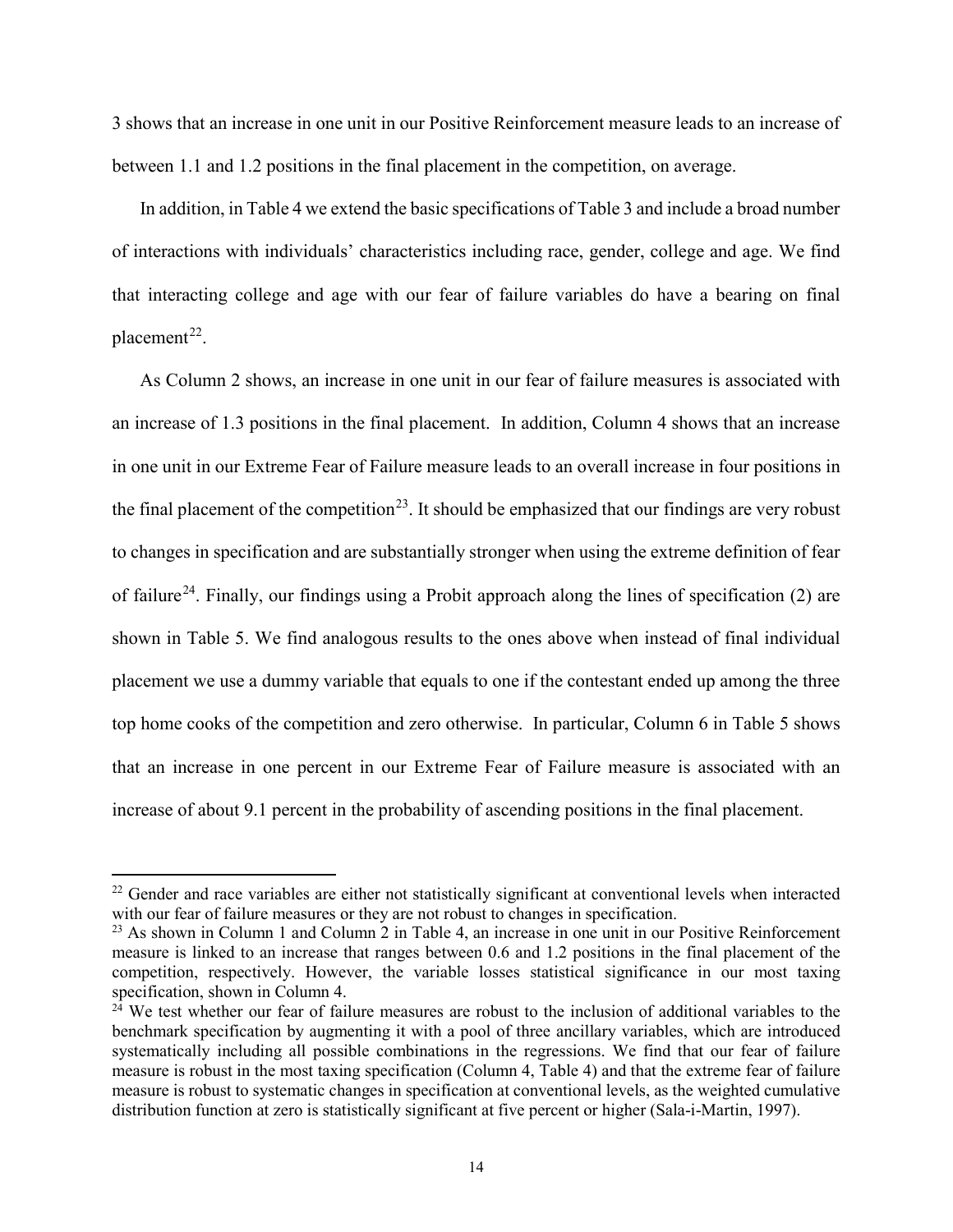Finally, whereas reverse causality tends to be a somewhat common problem when studying issues related to self-confidence and performance (Heckman et al., 2006) an advantage of using these data is that the two key drivers of performance in this context are creativity and innovativeness, as these two are explicitly mentioned as crucial judgment characteristics, particularly in the Extreme Fear of Failure case. Furthermore, given the fact that there are very strict time constraints in order to deliver the requested dishes during the cooking challenges, it is difficult to consider increased effort, more attention to detail, becoming more methodical or taking more deliberate steps, as key elements for any improvement in performance, as they all consume significant amounts of time. On the other hand, while it is reasonable that Fear of Failure may somehow unleash an individual's creativity and innovativeness and thus, contribute to an improvement in performance, it is less reasonable to believe that more creative or innovative types are also consistently more (or less) fearful of failing, on average. However, whereas the presence of reverse causality may not be an issue in our findings, we admit that in theory there may exist unobservable variables that, as unlikely as they may be, may somehow drive both, fear of failure and innovativeness simultaneously and thus, may pose as a potential source of endogeneity.

#### **5. Concluding Remarks**

In this paper we offer an objective proxy that helps measure whether Fear of Failure is associated with increases or decreases in performance. We use newly collected individual-level data from a national syndicated cooking television show for the period 2010 to 2020 and find that Fear of Failure and in particular, Extreme Fear of Failure is positively associated with performance, as measured by final placement in the competition. We find that our most extreme measure is associated with an increase of two to four positions in the final placement in the competition.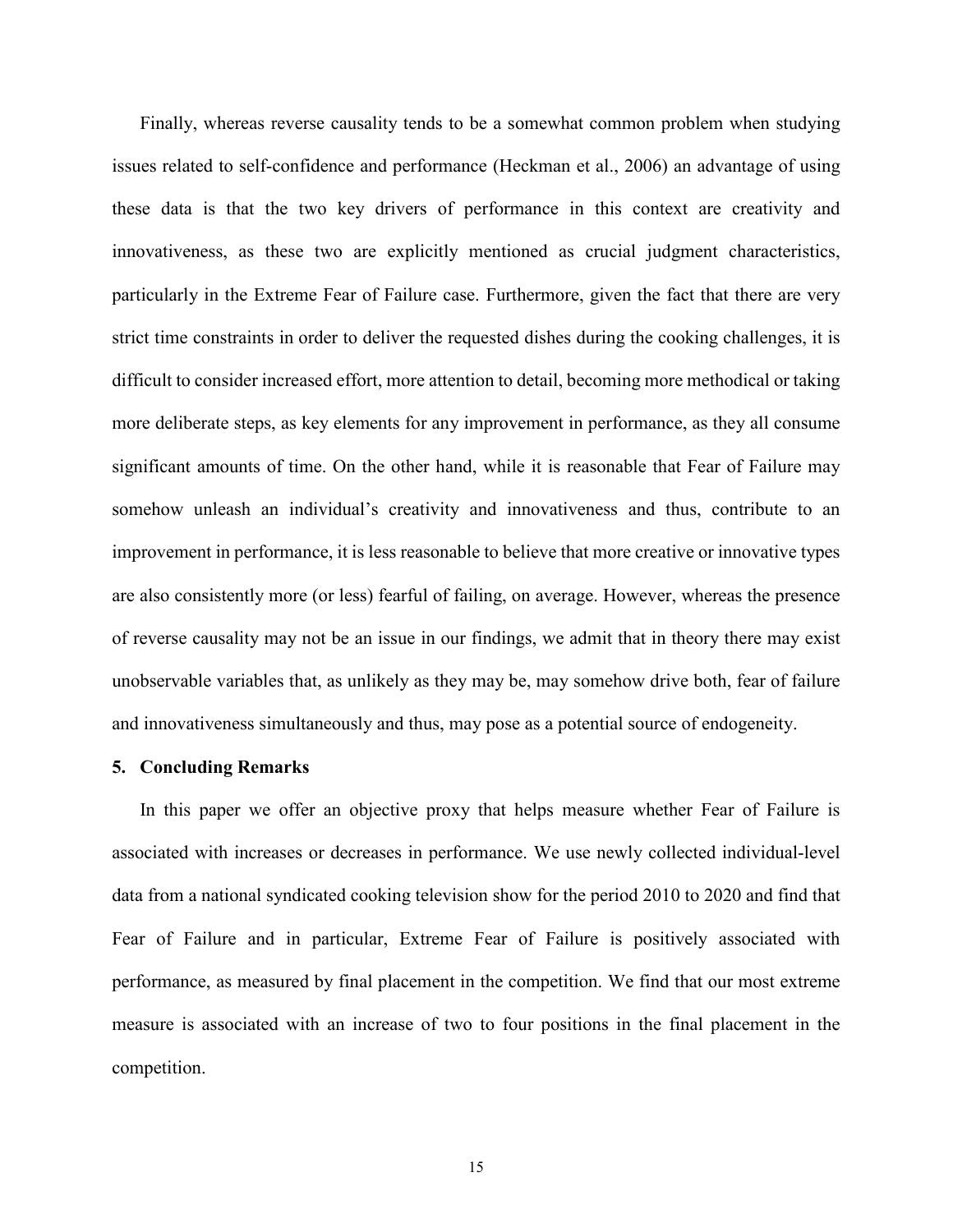Our findings appear to contradict the conventional wisdom, typically focused mainly on sports, entrepreneurship, and education. However, as suggestive as they are, we do not venture to call our findings causal, as in theory we cannot rule out the presence of an unobservable driving our key variable of interest and the dependent variable simultaneously. Still, we hope that our findings may provoke further discussion and research on this understudied issue, as the policy implications can be rather important. For instance, in Education, our findings seem to reconcile the long unresolved debate on whether a "Tiger Mom" approach, which is more predominant in Asia may be preferable to a more nurturing approach, more common in North America. Our findings provide a common theme to the question of what approach is best for kids. According to our findings, fear of disappointing the parents, fear of failing them may be a driver of educational performance, perhaps more so than either a tough or nurturing educational approach. Analogous implications may be possible to find in several other disciplines including political economy, labor, or health. Perhaps, our research can help view decision making in a different light and help understand seemingly unconventional choices. Without a doubt further research on this topic is needed.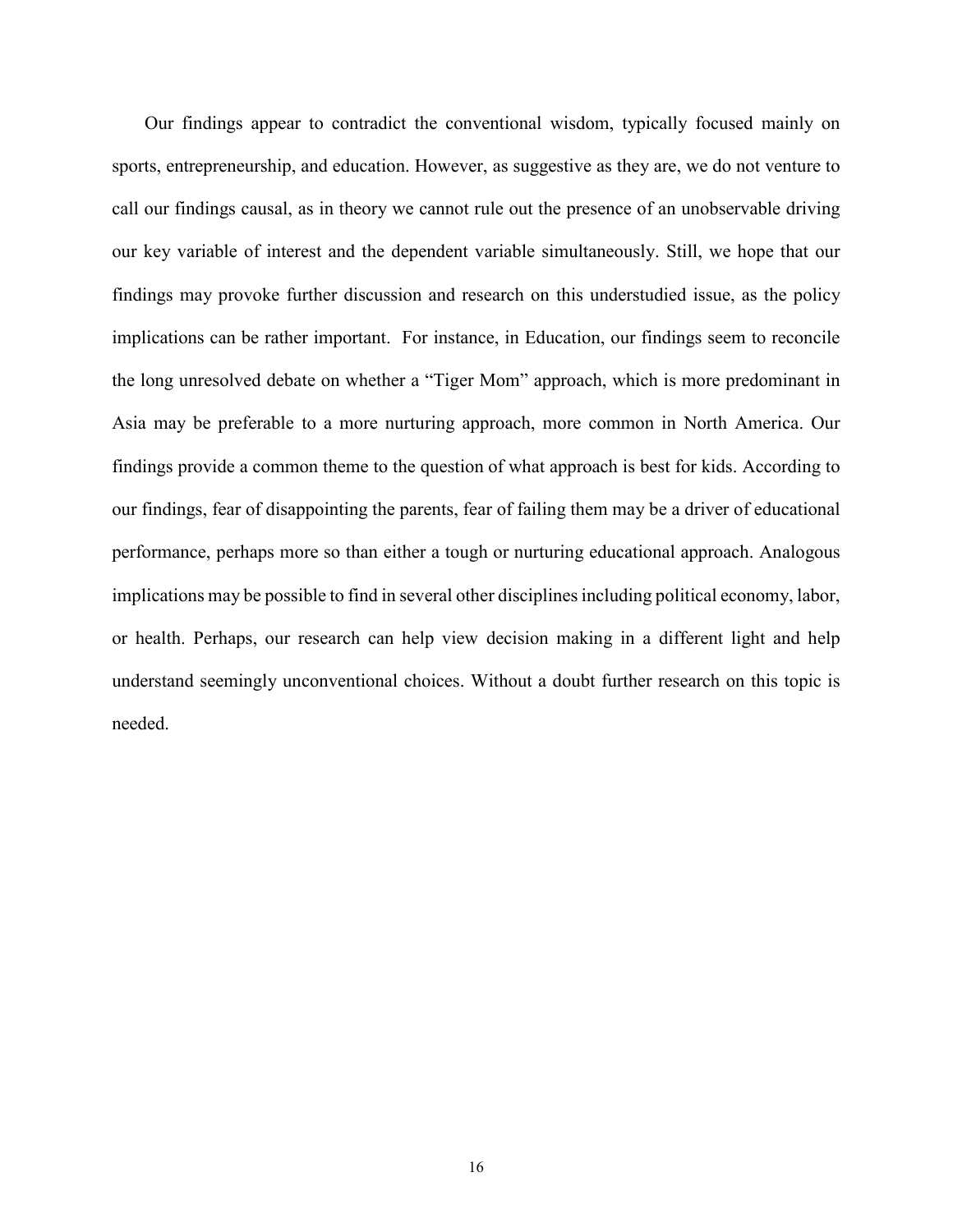#### **References**

- American Psychological Association (2007) American Psychological Association Dictionary of Psychology. Washington, DC: American Psychological Association.
- Ahammer, A., M. Lackner and J. Voigt (2019) "Does confidence enhance performance? Causal evidence from the field" Managerial Decision in Economics
- Atkinson, J. W., & Litwin, G. H. (1960). Achievement motive and test anxiety conceived as motive to approach success and motive to avoid failure. Journal of Abnormal and Social Psychology, 60, 52–63.
- Blankschaen, W. (2013) "Fear of Failure: Why It's Essential to Success" <https://www.skipprichard.com/fear-of-failure-why-its-essential-to-success/>
- Bosma, N., S. Hill, A. Ionescu-Somers, D. Kelley, J. Levie, A. Tarnawa (2020), Global Entrepreneurship Monitor, London Business School, Regents Park, London.
- Burnstein, E. (1963). Fear of failure, achievement motivation, and aspiring to prestigeful occupations. Journal of Abnormal and Social Psychology, 67, 189–193.
- Chua, H.S and O. Bedford (2016) "A Qualitative Exploration of Fear of Failure and Entrepreneurial Intent in Singapore" Journal of Career Development, 43(4): 319-334
- Cacciotti and Hayton (2014) "Fear of Failure and Entrepreneurship: A Review and Direction for Future Research", Enterprise Research Center, ERC Working Paper 24.
- Compte, O. and A. Postlewaite (2004) "Confidence-Enhanced Performance." American Economic Review, 94(5):1536-1557.
- Conroy, D. E., Willow, J. P., & Metzler, J. N. (2002). Multidimensional fear of failure measurement: The Performance Failure appraisal inventory. Journal of Applied Sport Psychology, 14(2), 76–90. doi:10.1080/10413200252907752
- Dauten, D. and J.T. O'Donnell (2013) Mandatory Greatness: The 12 Laws of Driving Exceptional Performance, O'Donnell Publishing, 158 pages, ISBN: 9780615751863
- Heckman, J. J., Stixrud, J., and Urzua, S. (2006) "The effects of cognitive and noncognitive abilities on labor market outcomes and social behavior", Journal of Labor Economics, 24(3), 411–482.
- Hjeltnes, A., P. Binder, C. Moltu and I. Dundas (2015) "Facing the fear of failure: An explorative qualitative study of client experiences in a mindfulness-based stress reduction program for university students with academic evaluation anxiety", International Journal of Qualitative Studies on Health and Well-Being, 10:1, 27990, DOI: 10.3402/qhw.v10.27990
- Kahneman, D. and A. Tversky (1979) "Prospect Theory: An Analysis of Decision under Risk", Econometrica, 47, 2: 263-292.
- Lazarus, R. S. (1991). Emotion and adaptation. New York, NY: Oxford University Press.
- Martin, A.J., & Marsh, H.W. (2003). Fear of failure: Friend or foe? Australian Psychologist, 38, 31-38.
- Morgan, J. and D. Sisak (2016) "Aspiring to succeed: A model of entrepreneurship and fear of failure", Journal of Business Venturing, 31: 1–21
- Nelson, K., D. Newman, M. Janelle R. McDaniel, and W. Buboltz (2013) "Gender Differences in Fear of Failure amongst Engineering Students", International Journal of Humanities and Social Science, 3, 16: 10-16
- Sala-i-Martin, X. (1997) "I Just Run Two Million Regressions", American Economic Review, Papers and Proceedings, 87, 2: 178-183
- Wach, F., M. Spengler, J. Gottschling, F. Spinath (2015) Sex Differences in Secondary School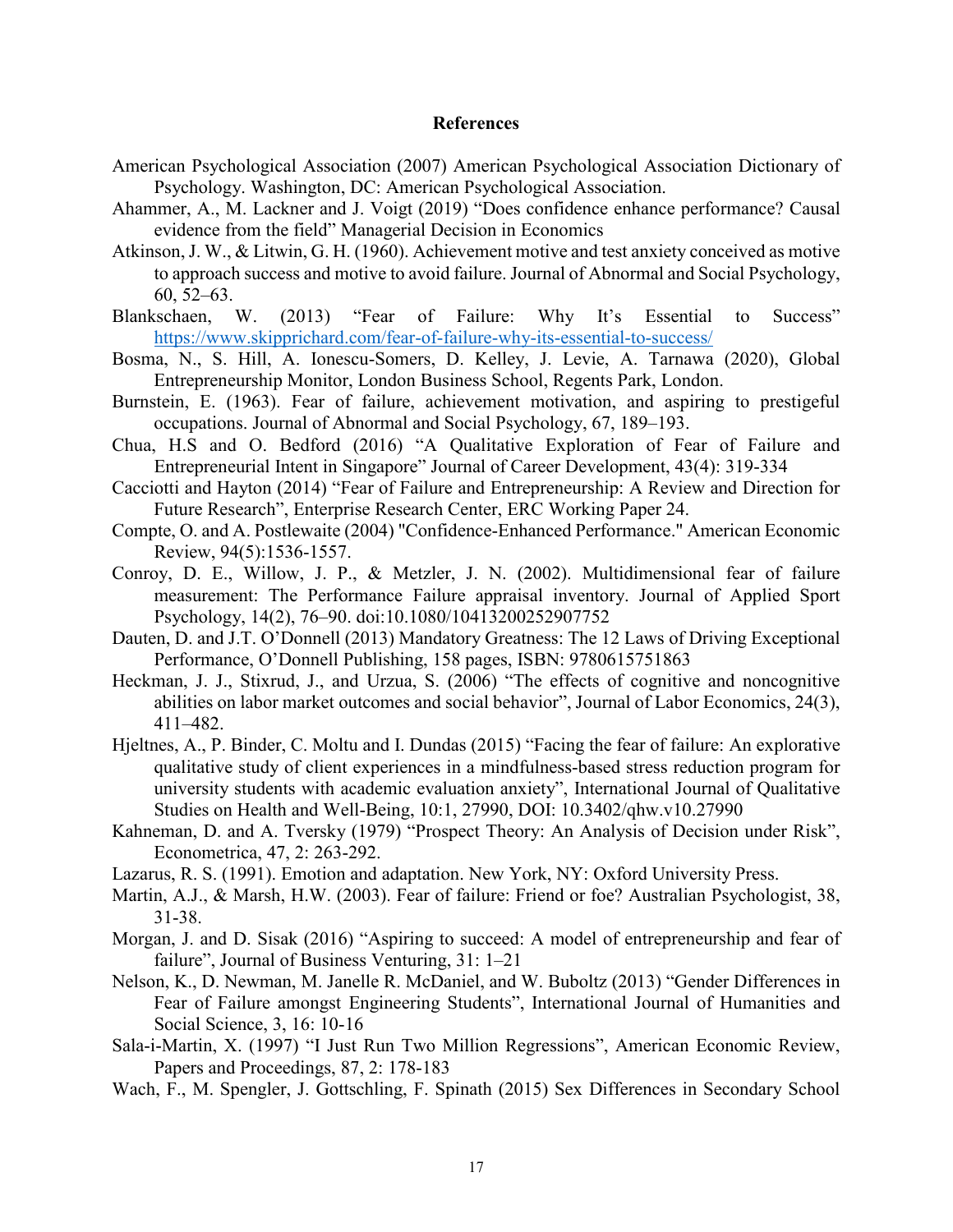Achievement: The Contribution of Self-Perceived Abilities and Fear of Failure, Learning and Instruction, 36:104-112

- Wyrwich, M., Stuetzer, M., Sternberg, R. (2016). Entrepreneurial role models, fear of failure, and institutional approval of entrepreneurship: A tale of two regions, Small Business Economics. 46(3), 467-492. doi: 10.1007/s11187-015-9695-4.
- Tasouides, T. (2015) Brainblocks: Overcoming the 7 Hidden Barriers to Success, Your Coach in a Box Press, ISBN: 1469003589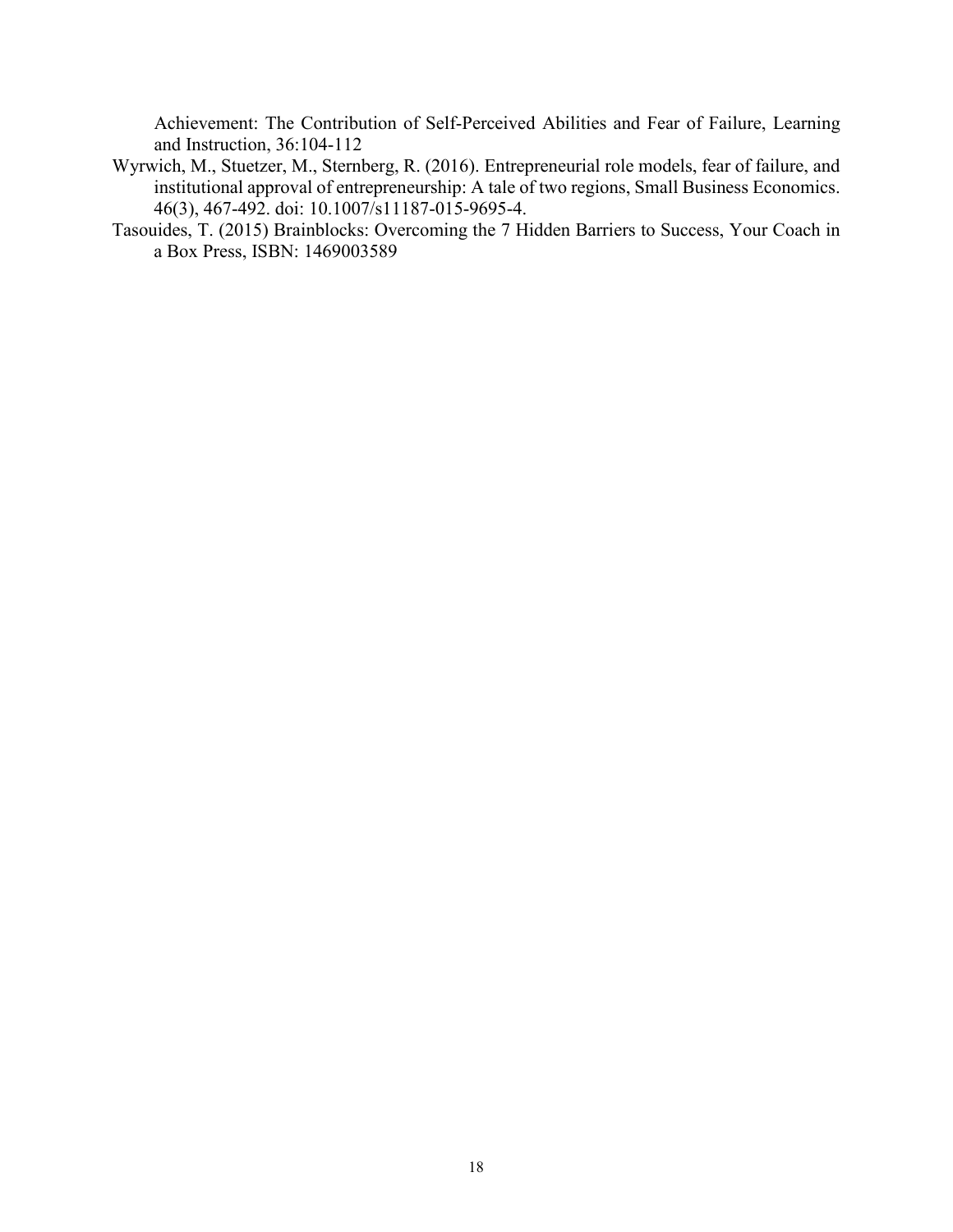**Table 1** Definitions of Variables

| Age                            | Age of the contestant                                                    |
|--------------------------------|--------------------------------------------------------------------------|
| College                        | Dummy that equals to one if the individual attended college, zero        |
|                                | otherwise.                                                               |
| Female                         | Dummy that equals to one if the contestant is female, zero otherwise     |
| Race                           | Set of dummy variables that equal to one if the contestant is African    |
|                                | American, Asian American or Latino, and zero otherwise.                  |
| Top Three Placement            | Dummy variable that equals to one if the contestant ended up among       |
|                                | the three top home cooks of the competition, zero otherwise              |
| Rounds Participated            | Number of television episodes in which each contestant participated      |
| <b>Final Placement</b>         | Final position in the competition in a particular season. The higher the |
|                                | final placement, the worse that the contestant did.                      |
| Mystery Box Won                | Dummy variable that equals to one if the contestant won a Mystery        |
|                                | Box challenge                                                            |
| <b>Elimination Tests Won</b>   | Dummy variable that equals to one if the contestant won an Elimination   |
|                                | test challenge                                                           |
| Team Challenge Won             | Dummy variable that equals to one if the contestant won a Team           |
|                                | challenge                                                                |
| <b>Top Entries</b>             | Total number of cooking challenges that a contestant placed among the    |
|                                | top three.                                                               |
| <b>Bottom Entries</b>          | Total number of cooking challenges that a contestant placed among the    |
|                                | bottom three.                                                            |
| <b>Positive Reinforcement</b>  | Total number of times that the contestant won a Mystery Box              |
|                                | challenge plus an Elimination Test challenge plus a Team Challenge       |
|                                | plus the number of times that the contestant ended up among the top      |
|                                | three entries of any challenge.                                          |
| Fear of Failure                | Number of times that the contestant placed among the bottom three        |
|                                | plus the number of times that the individual survived a pressure test.   |
| <b>Extreme Fear of Failure</b> | Total number of times that the individual survived a pressure test.      |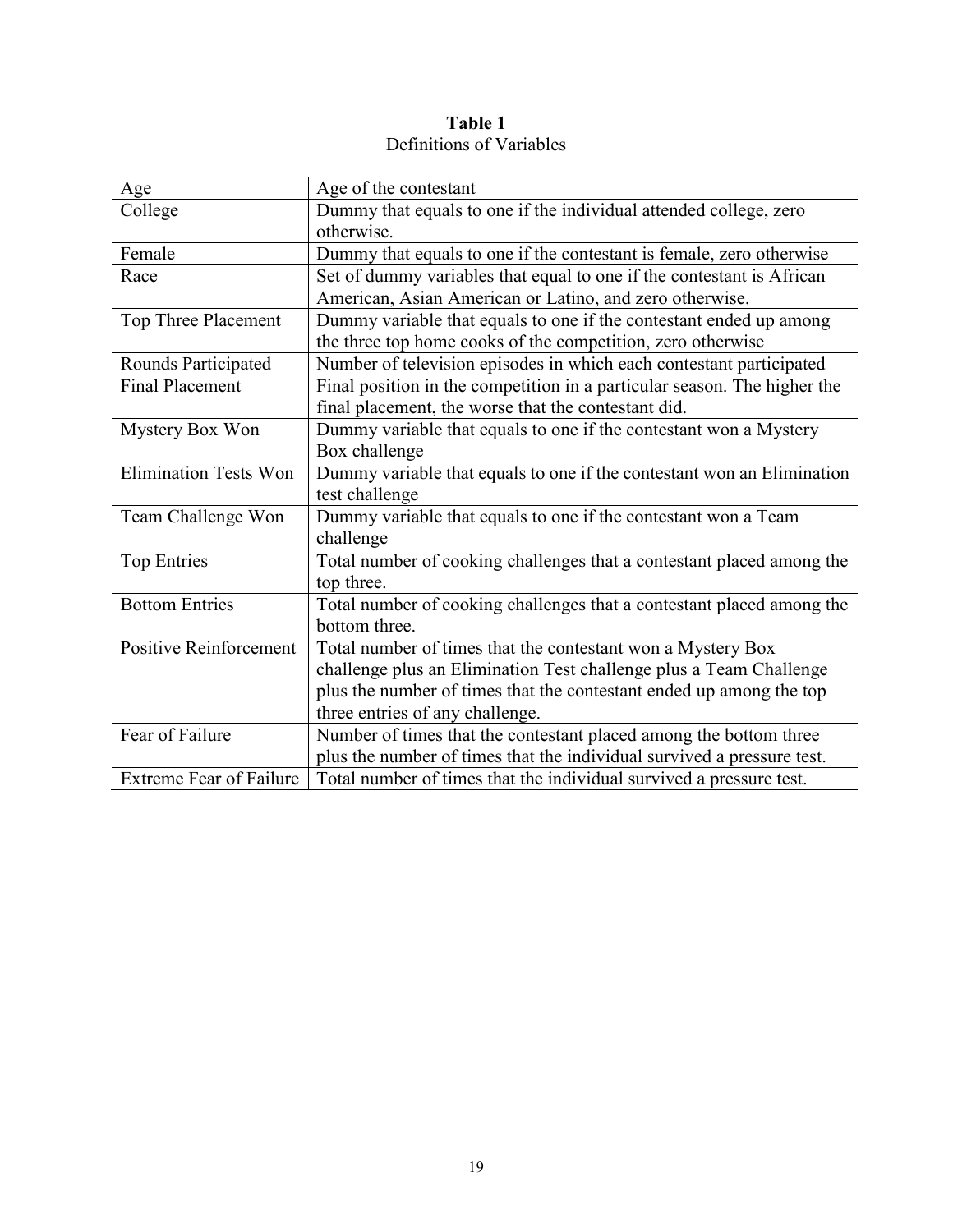| Variables                      | Observations | Mean   | <b>Standard Error</b> | Minimum  | Maximum |
|--------------------------------|--------------|--------|-----------------------|----------|---------|
| Age                            | 197          | 31.23  | 8.450                 | 18       | 63      |
| College                        | 197          | 0.462  | 0.500                 | $\theta$ |         |
| Female                         | 197          | 0.467  | 0.500                 |          |         |
| Caucasian                      | 197          | 0.584  | 0.494                 |          |         |
| Asian American                 | 197          | 0.122  | 0.328                 | 0        |         |
| African American               | 197          | 0.178  | 0.383                 | 0        |         |
| Hispanic                       | 197          | 0.122  | 0.328                 | 0        |         |
| Top Three Placement            | 197          | 0.152  | 0.360                 | 0        |         |
| <b>Final Placement</b>         | 197          | 10.49  | 5.937                 |          | 23      |
| Rounds Participated            | 197          | 12.411 | 2.523                 |          | 24      |
| <b>Mystery Box</b>             | 197          | 0.421  | 0.707                 |          | 3       |
| <b>Elimination Tests Won</b>   | 197          | 0.563  | 1.026                 |          | 9       |
| Team Challenge Won             | 197          | 1.883  | 1.645                 |          | 8       |
| <b>Extreme Fear of Failure</b> | 197          | 1.117  | 1.196                 |          | 6       |
| Top Entries                    | 197          | 0.909  | 1.065                 |          | 5       |
| <b>Bottom Entries</b>          | 197          | 1.848  | 1.438                 |          | 8       |
| <b>Positive Reinforcement</b>  | 197          | 3.777  | 3.372                 |          | 16      |
| Fear of Failure                | 197          | 2.964  | 2.241                 |          | 12      |

**Table 2** Summary Statistics

Source: Data collected by authors from MasterChef USA episodes between 2010 and 2020 along with complementary information from MasterChef Wiki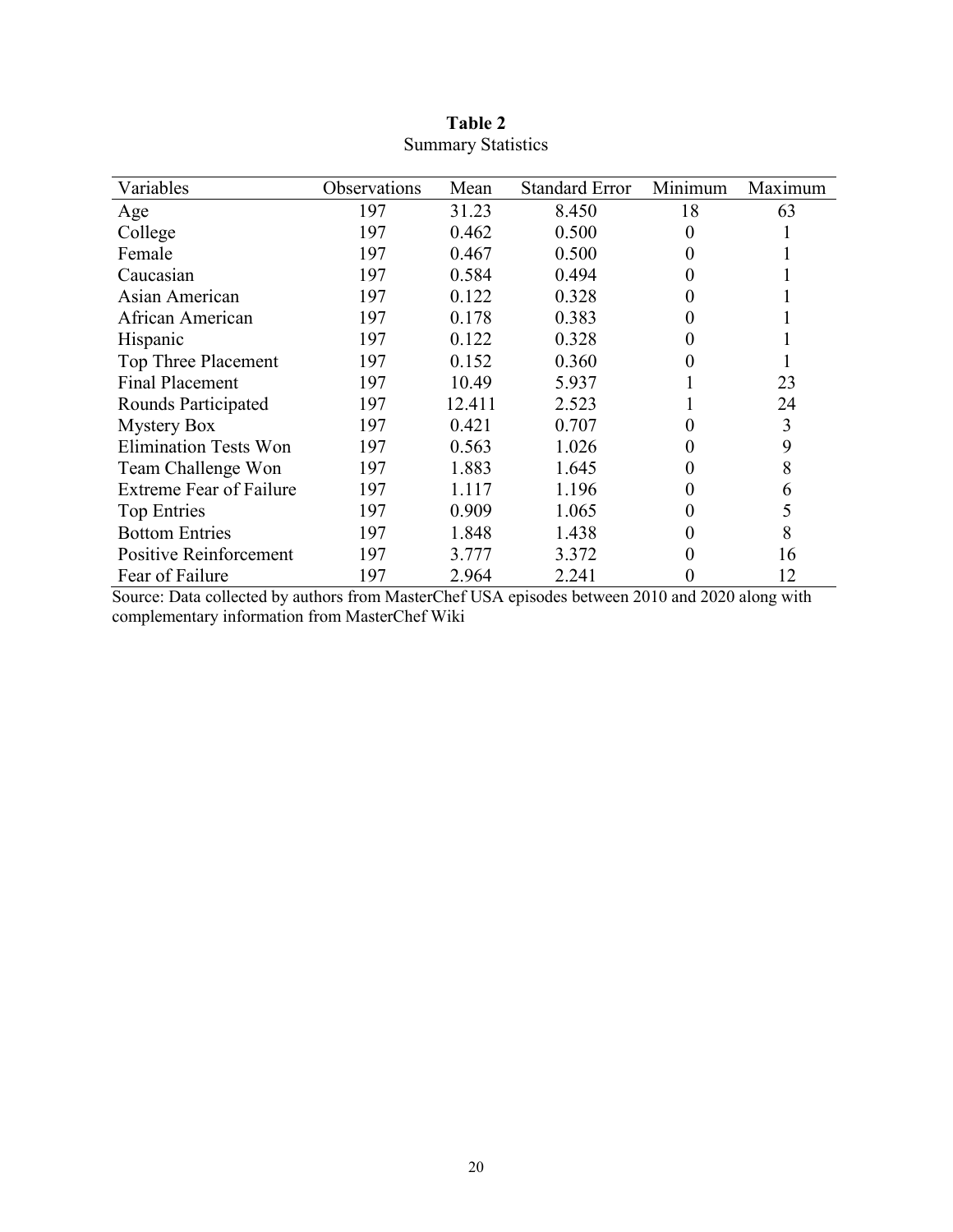|                               | $\left(1\right)$ | $\mathbf{2}$ | (3)         | $\left(4\right)$ |
|-------------------------------|------------------|--------------|-------------|------------------|
| Age                           | 0.015            | 0.015        | 0.036       | 0.036            |
|                               | (0.021)          | (0.018)      | (0.020)     | (0.020)          |
| College                       | $-0.733*$        | $-0.733**$   | $-0.575*$   | $-0.575**$       |
|                               | (0.398)          | (0.278)      | (0.335)     | (0.221)          |
| Fear of failure               | $-0.884***$      | $-0.884***$  |             |                  |
|                               | (0.106)          | (0.104)      |             |                  |
| Extreme Fear of Failure       |                  |              | $-2.068***$ | $-2.068***$      |
|                               |                  |              | (0.178)     | (0.186)          |
| <b>Positive Reinforcement</b> | $-1.229***$      | $-1.229***$  | $-1.089***$ | $-1.089***$      |
|                               | (0.075)          | (0.094)      | (0.071)     | (0.087)          |
| Constant                      | 12.569***        | 12.569***    | 10.996***   | 10.996***        |
|                               | (0.999)          | (0.803)      | (0.860)     | (0.842)          |
| Observations                  | 197              | 197          | 197         | 197              |
| R-squared                     | 0.832            | 0.832        | 0.869       | 0.869            |
| <b>Season Fixed Effects</b>   | Yes              | Yes          | <b>Yes</b>  | Yes              |
| <b>Robust Standard Errors</b> | Yes              | Yes          | Yes         | Yes              |
| Clusters Season level         | No               | Yes          | No          | Yes              |

### **Table 3** Fear of Failure Dependent Variable: Final Placement Ordinary Least Squares

\*\*\*  $p < 0.01$ , \*\*  $p < 0.05$ , \* $p < 0.1$  Standard errors in parentheses. All regressions include the additional individual-level controls: Rounds participated, Age, College, Asian American, African American, Hispanic and Female. Neither of these variables is statistically significant in any specification. Please, notice that the scale is inverted, a negative coefficient indicates a higher final placement. Data collected by authors from MasterChef USA episodes between 2010 and 2020 along with complementary information from MasterChef Wiki.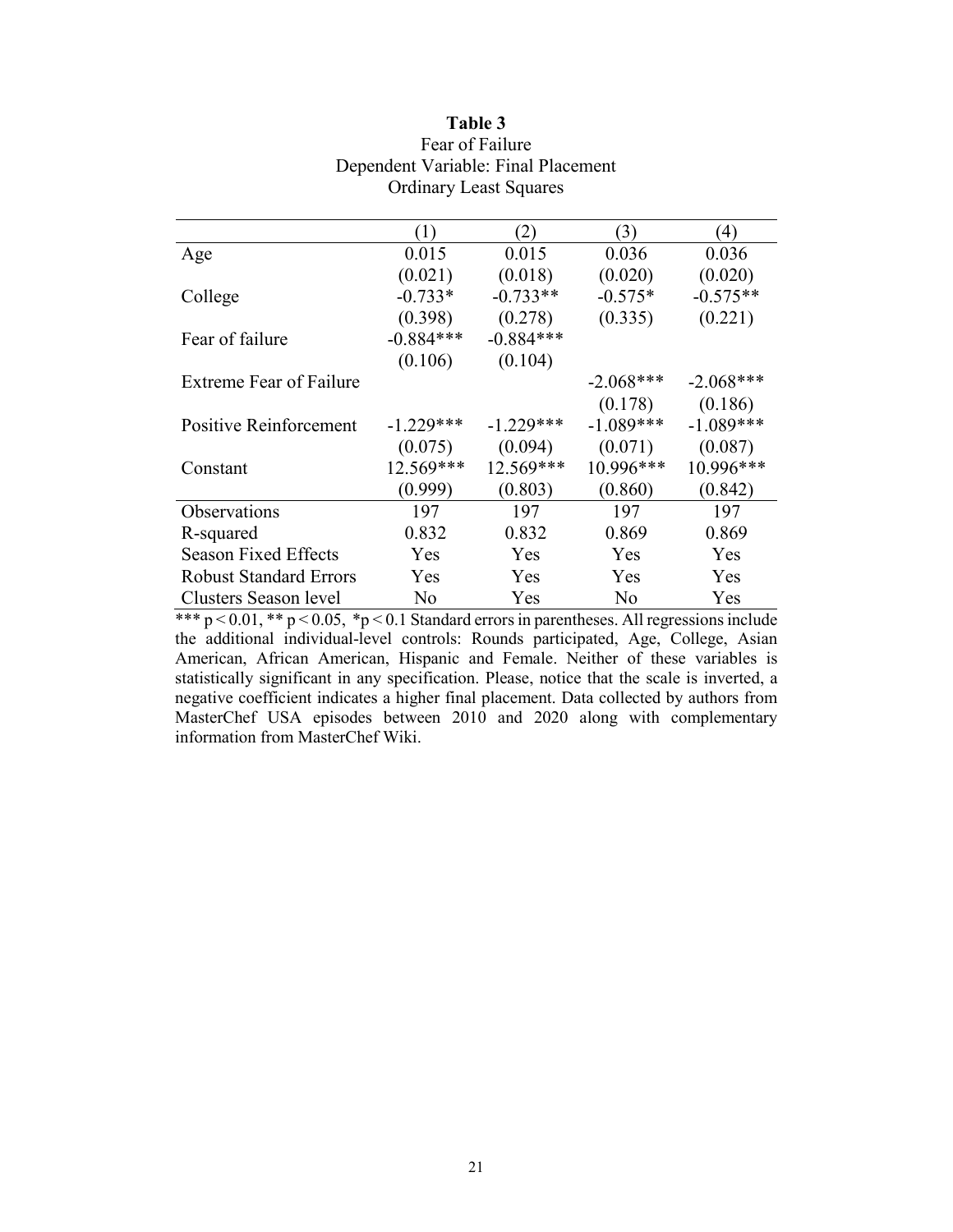| Table 4                             |
|-------------------------------------|
| Fear of Failure and Interactions    |
| Dependent Variable: Final Placement |
| <b>Ordinary Least Squares</b>       |

|                                            | (1)         | (2)         | (3)         | (4)         |
|--------------------------------------------|-------------|-------------|-------------|-------------|
| Age                                        | 0.034       | 0.046       | 0.017       | 0.039       |
|                                            | (0.033)     | (0.032)     | (0.026)     | (0.029)     |
| College                                    | $-1.219**$  | $-0.506$    | $-0.433$    | 0.384       |
|                                            | (0.513)     | (0.664)     | (0.249)     | (0.272)     |
| Fear of Failure                            | $-0.769$    | $-1.266***$ |             |             |
|                                            | (0.448)     | (0.442)     |             |             |
| Age*Fear of Failure                        | $-0.006$    | 0.007       |             |             |
|                                            | (0.012)     | (0.011)     |             |             |
| College*Fear of Failure                    | 0.217       | 0.332       |             |             |
|                                            | (0.210)     | (0.211)     |             |             |
| <b>Extreme Fear of Failure</b>             |             |             | $-2.712***$ | $-3.930***$ |
|                                            |             |             | (0.476)     | (0.529)     |
| Age*Extreme Fear of Failure                |             |             | 0.020       | $0.045**$   |
|                                            |             |             | (0.012)     | (0.015)     |
| College*Extreme Fear of Failure            |             |             | $-0.122$    | 0.150       |
|                                            |             |             | (0.201)     | (0.291)     |
| <b>Positive Reinforcement</b>              | $-1.212***$ | $-0.564*$   | $-1.090***$ | $-0.304$    |
|                                            | (0.090)     | (0.305)     | (0.082)     | (0.297)     |
| Age*Positive Reinforcement                 |             | $-0.016**$  |             | $-0.016*$   |
|                                            |             | (0.007)     |             | (0.008)     |
| College*Positive Reinforcement             |             | $-0.259*$   |             | $-0.281***$ |
|                                            |             | (0.138)     |             | (0.079)     |
| Constant                                   | 12.060***   | $11.241***$ | $11.616***$ | $10.093***$ |
|                                            | (1.239)     | (1.378)     | (1.086)     | (1.115)     |
| Observations                               | 197         | 197         | 197         | 197         |
| R-squared                                  | 0.840       | 0.852       | 0.872       | 0.884       |
| <b>Season Fixed Effects</b>                | Yes         | Yes         | Yes         | Yes         |
| <b>Robust Standard Errors</b>              | Yes         | Yes         | Yes         | Yes         |
| <b>Cluster Season level</b>                | Yes         | Yes         | Yes         | Yes         |
| Fear of Failure Interactions               | Yes         | Yes         | Yes         | Yes         |
| <b>Positive Reinforcement Interactions</b> | No          | Yes         | No          | Yes         |

\*\*\*  $p < 0.01$ , \*\*  $p < 0.05$ , \*p  $< 0.1$ . Standard errors in parentheses. All regressions include the additional individual-level controls: Rounds participated, Asian, Black, Hispanic; Female. Gender and race variables are either not statistically significant or not robust to changes in specification. These variables are interacted with our fear of failure measures and/or our positive reinforcement measure as indicated in the Table. Please, notice that the scale is inverted, a negative coefficient indicates a higher placement. Data collected by authors from MasterChef USA episodes between 2010 and 2020 along with complementary information from MasterChef Wiki.